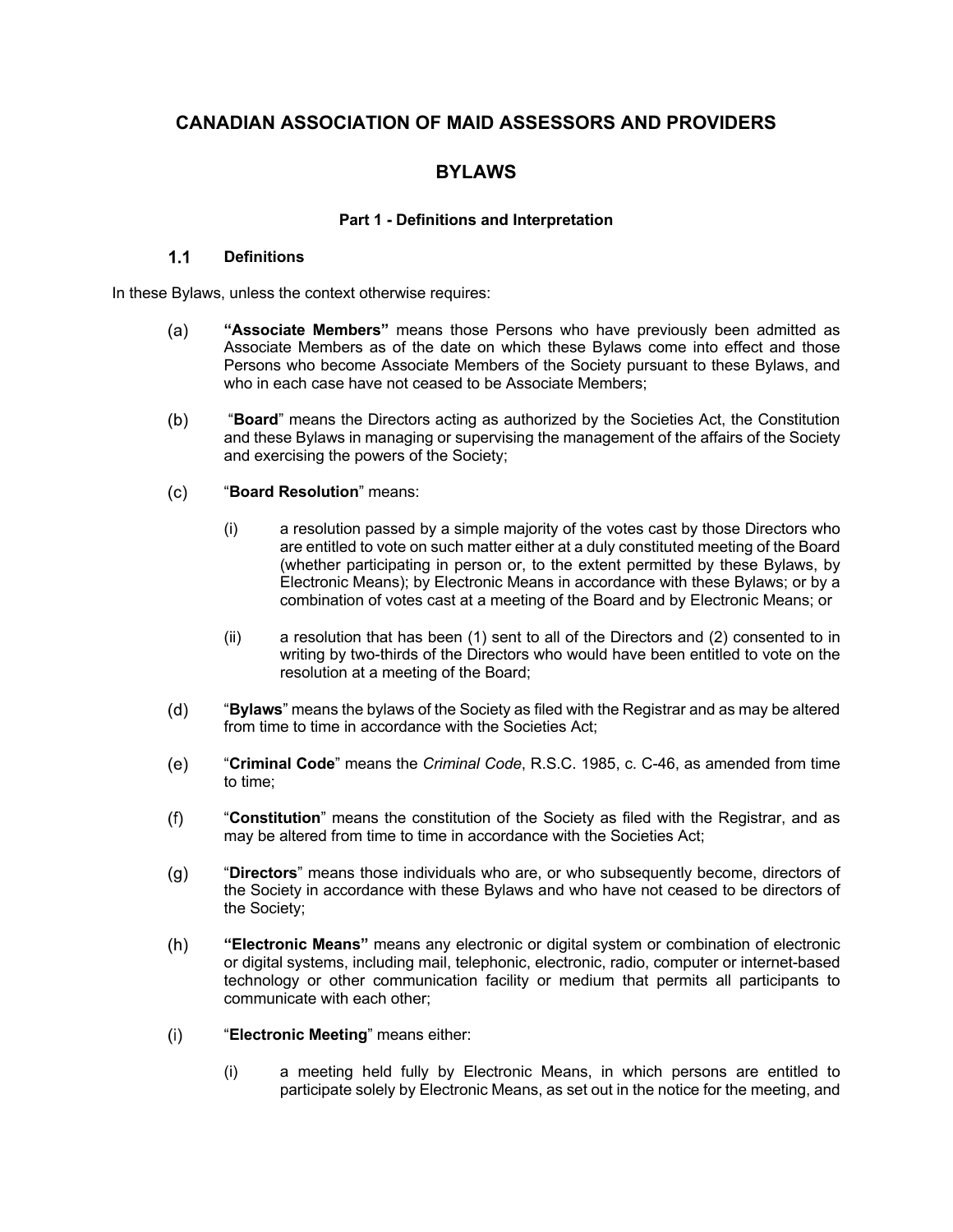in which all persons attending the meeting are able to participate in it by such Electronic Means; or

- (ii) a meeting held partially by Electronic Means, in which persons are entitled to participate in person or by Electronic Means, as set out in the notice for the meeting, and in which all persons attending the meeting are able to participate in it, whether in person or by such Electronic Means;
- $(i)$ "**Electronic Voting"** means any electronic or digital system or combination of electronic or digital systems, including mail, telephonic, electronic, radio, computer or internet-based technology or other communication facility or medium that permits all eligible voters to cast a vote on the matter for determination in a manner that adequately discloses their intentions;
- $(k)$ "**Income**" means income of the Society as determined for the purposes of paragraph 149(1)(l) of the Income Tax Act in accordance with subsection 149(2) thereof;
- "Income Tax Act" means the *Income Tax Act*, R.S.C. 1985 (5<sup>th</sup> Supp.), c.1 as amended  $(1)$ from time to time;
- $(m)$ **"MAiD"** means medical assistance in dying;
- $(n)$ "**Members**" means all those Persons who have been admitted as either Associate Members or Voting Members as of the date on which these Bylaws come into effect and those Persons who become Associate Members or Voting Members of the Society pursuant to these Bylaws, and who in each case have not ceased to be Associate Members or Voting Members, as the case may be;
- $(0)$ **"Membership Year"** means, in relation to Associate Members, the 12 month period immediately following the date on which an Associate Member was admitted as a Member or the date on which an Associate Member has renewed their membership, as applicable;
- "**Ordinary Resolution**" means:  $(p)$ 
	- (i) a resolution passed by a simple majority of the votes cast by those Voting Members entitled to vote on such matter either at a duly constituted meeting of the Members (whether participating in person or, to the extent permitted by these Bylaws, by Electronic Means); by Electronic Voting in accordance with these Bylaws; or by a combination of votes cast at a meeting of the Members and by Electronic Voting; or
	- (ii) a resolution consented to in writing, after being sent to all of the Voting Members entitled to vote on such matters, by at least 2/3 of such Members;
- $(q)$ "**Nominating Committee**" means the ad hoc nominating committee established by the Board pursuant to Bylaw 5.7;
- "**Person**" means an individual, legal personal representative, corporation, society,  $(r)$ partnership, trust, trustee or other entity or organization;
- $(s)$ "**present**" means, for greater certainty, to be attending a meeting either in person or by Electronic Means, to the extent permitted for the relevant meeting;
- $(t)$ **"President**" means the person appointed or elected to the office of the president in accordance with these Bylaws;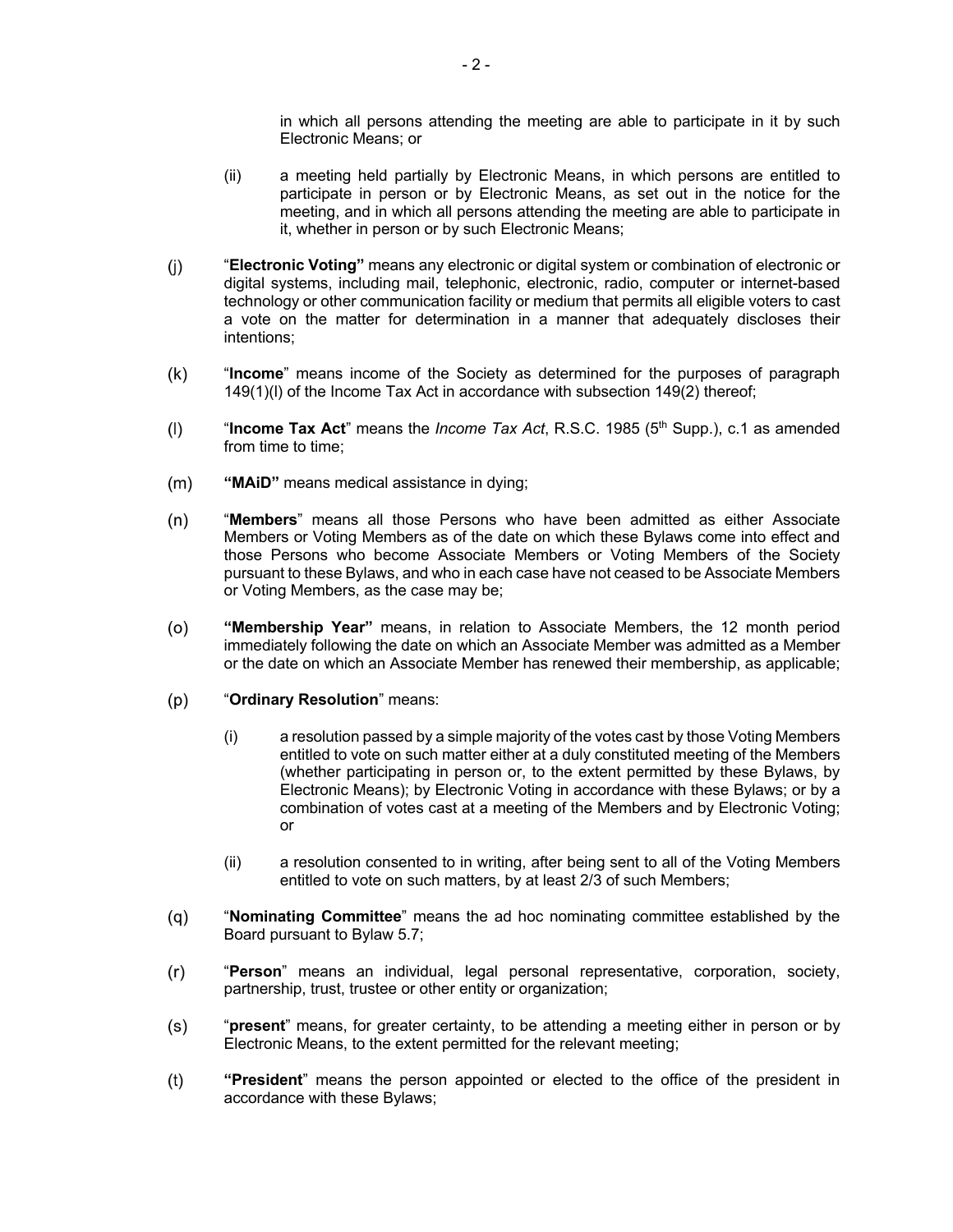- $(u)$ "**Registered Address**" of a Member or Director means the address of that Member or Director, as applicable, recorded in the register of Members or register of Directors, as the case may be, including, if provided by the Member or Director for that purpose, that Member's or Director's electronic mail address;
- $(v)$ "**Registrar**" means the Registrar of Companies of the Province of British Columbia;
- $(w)$ "**Secretary**" means the person appointed or elected to the office of the secretary in accordance with these Bylaws;
- "**Senior Manager**" means an individual, if any, appointed by the Directors to serve as a  $(x)$ senior manager in accordance with the Societies Act*;*
- $(y)$ "**Societies Act**" means the *Societies Act* of the Province of British Columbia from time to time in force, as it may be amended, restated or replaced from time to time, and includes any successor legislation thereto and all regulations enacted thereunder;
- $(z)$ "**Society**" means the society known as the Canadian Association of MAiD Assessors and Providers or such other name by which the Society becomes known if it changes its name in accordance with the Societies Act and these Bylaws;

#### $(aa)$ "**Special Resolution**" means:

- (i) a resolution passed by at least 2/3 of the votes cast by those Voting Members entitled to vote on such matter either at a duly constituted meeting of the Members (whether participating in person or, to the extent permitted by these Bylaws, by Electronic Means); by Electronic Voting in accordance with these Bylaws; or by a combination of votes cast at a meeting of the Members and by Electronic Voting; or
- (ii) a resolution consented to in writing by all of the Voting Members entitled to vote on such matter;

#### $(bb)$ "**Special Resolution (Higher Threshold)**" means

- (i) a resolution passed by at least 2/3 of the Voting Members entitled to vote on such matter either at a duly constituted meeting of the Members (whether participating in person or, to the extent permitted by these Bylaws, by Electronic Means); by Electronic Voting in accordance with these Bylaws; or by a combination of votes cast at a meeting of the Members and by Electronic Voting; or
- (ii) a resolution consented to in writing by all of the Voting Members entitled to vote on such matter;
- $(cc)$ "**Treasurer**" means the person appointed or elected to the office of the treasurer in accordance with these Bylaws;
- (dd) "**Vice-President**" means the person appointed or elected to the office of the vice-president in accordance with these Bylaws; and
- $(ee)$ **"Voting Members"** means those individuals who have previously been admitted as Voting Members as of the date on which these Bylaws come into effect and those Persons who become Voting Members of the Society pursuant to these Bylaws, and who in each case have not ceased to be Voting Members.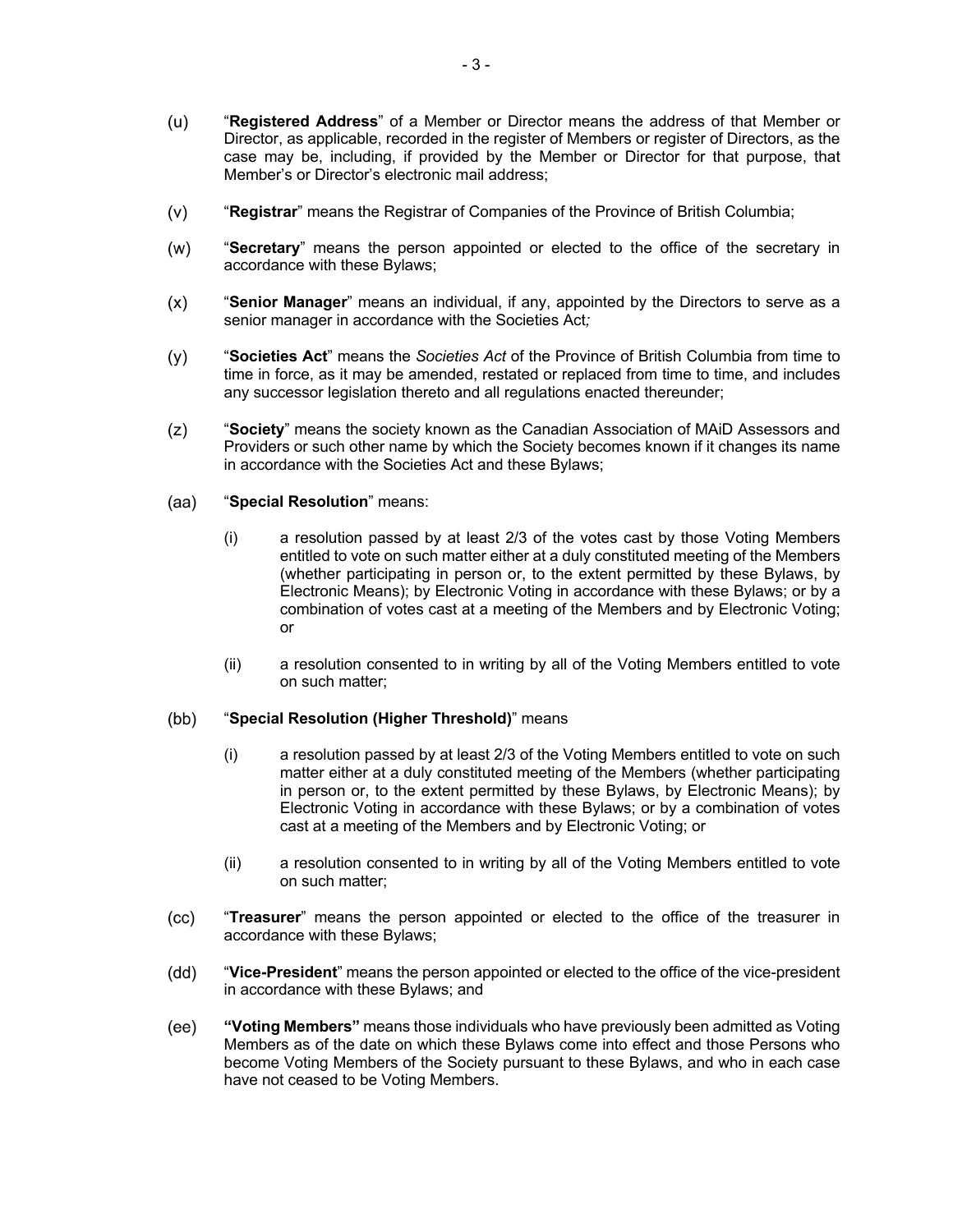## $1.2$ **Societies Act Definitions**

Except as otherwise provided, the definitions in the Societies Act on the date these Bylaws become effective apply to these Bylaws.

## $1.3$ **Conflict with Societies Act**

If there is a conflict between these Bylaws and the Societies Act, the Societies Act will prevail.

## $1.4$ **General Interpretation Rules**

Words of one gender include all genders and words in the singular include the plural and vice versa, in each case as the context permits or requires.

## **Part 2 - Members**

## $2.1$ **Members**

The Members will be comprised of those individuals who are either Voting Members or Associate Members at the time these Bylaws become effective and those Persons who become either Voting Members or Associate Members of the Society in accordance with these Bylaws and in either case who have not ceased to be Members.

## $2.2$ **Classes of Membership**

There will be two classes of Members of the Society: Voting Members and Associate Members.

## $2.3$ **Rights of Members**

In addition to such rights and subject to such restrictions as may be contained in the Societies Act and these Bylaws, a Member in good standing has the following rights and privileges of membership, by class:

## (a) Voting Members

- (i) to receive notice of and attend all meetings of Members;
- (ii) to make or second motions at any meetings of Members and to speak in debate on motions under consideration in accordance with such rules of order as may be adopted; and
- (iii) to exercise a vote on matters for determination by the Members.

## $(b)$ Associate Members

(i) to receive notice of and attend all meetings of Members.

## $2.4$ **Deemed Admission of Voting Members**

The Voting Members will be comprised solely of those individuals who are Directors of the Society from time to time, each of whom shall be deemed to have been admitted as a Voting Member upon his or her election or appointment as a Director without further need for application for membership. No Persons other than the Directors are eligible to be admitted as Voting Members.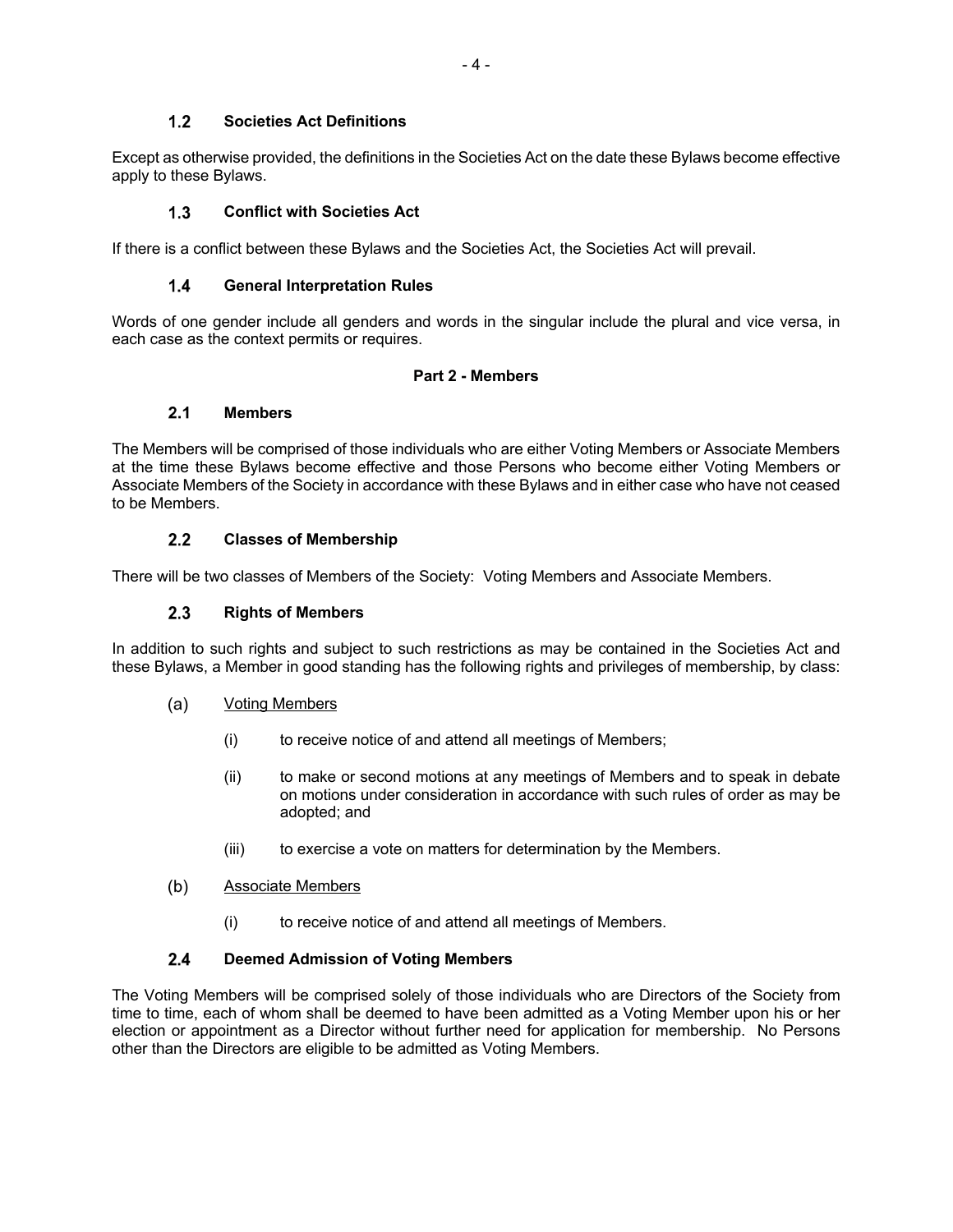## $2.5$ **Eligibility for Associate Membership**

In order to be eligible to be admitted as, and to remain, an Associate Member, a Person must

- support the purposes of the Society in good faith; and  $(a)$
- $(b)$ have a professional or other working connection to MAiD, as determined by the Board in its sole discretion,

provided that the Board, in its sole discretion, may admit an applicant as an Associate Member who does not meet these criteria.

#### $2.6$ **Admission to Associate Membership**

An eligible Person may apply in writing to the Directors for membership in the Society as an Associate Member in accordance with these Bylaws and upon acceptance by the Directors and payment of the accompanying membership dues, if any, will be an Associate Member. The Directors may, in their sole discretion, accept, postpone or refuse a written application for membership.

#### $2.7$ **Application for Associate Membership**

Applications for membership in the Society as an Associate Member in the Society must:

- $(a)$ be in writing and, if applicable, on an application form approved by the Directors from time to time and be submitted to the Society in the manner determined by the Directors from time to time (which may, without limitation, include submission on-line);
- include any documents or other information as the Society may require to confirm eligibility  $(b)$ for membership as an Associate Member;
- $(c)$ the Board may, in its sole discretion, require an applicant for membership to satisfy and demonstrate the applicant's interest in becoming an Associate Member and the reasons therefor;
- $(d)$ include the full name, address, telephone number of the applicant, and if the applicant wishes to receive notices from the Society by electronic mail, the electronic mail address of the applicant; and
- $(e)$ be accompanied by any membership dues which are payable.

## $2.8$ **Duties of Members**

Every Member will, at all times, uphold the Constitution and comply with these Bylaws and any policies of the Society adopted by the Directors from time to time.

#### $2.9$ **Membership Dues**

The amount of the annual membership dues, if any, will be determined by the Directors, by Board Resolution**,** for each class of Members which may be required to pay dues. The Board may prescribe different rates of dues for different classes of Members. In the absence of any such determination, it will be deemed that there are no annual or other membership dues. Once the amount of any membership dues has been determined, that amount will be deemed to be the annual membership dues in each succeeding membership year until changed by the Directors in accordance with these Bylaws. The Board may, in its discretion, discount, pro-rate or waive the payment of dues required of any given Member or class of Members from time to time.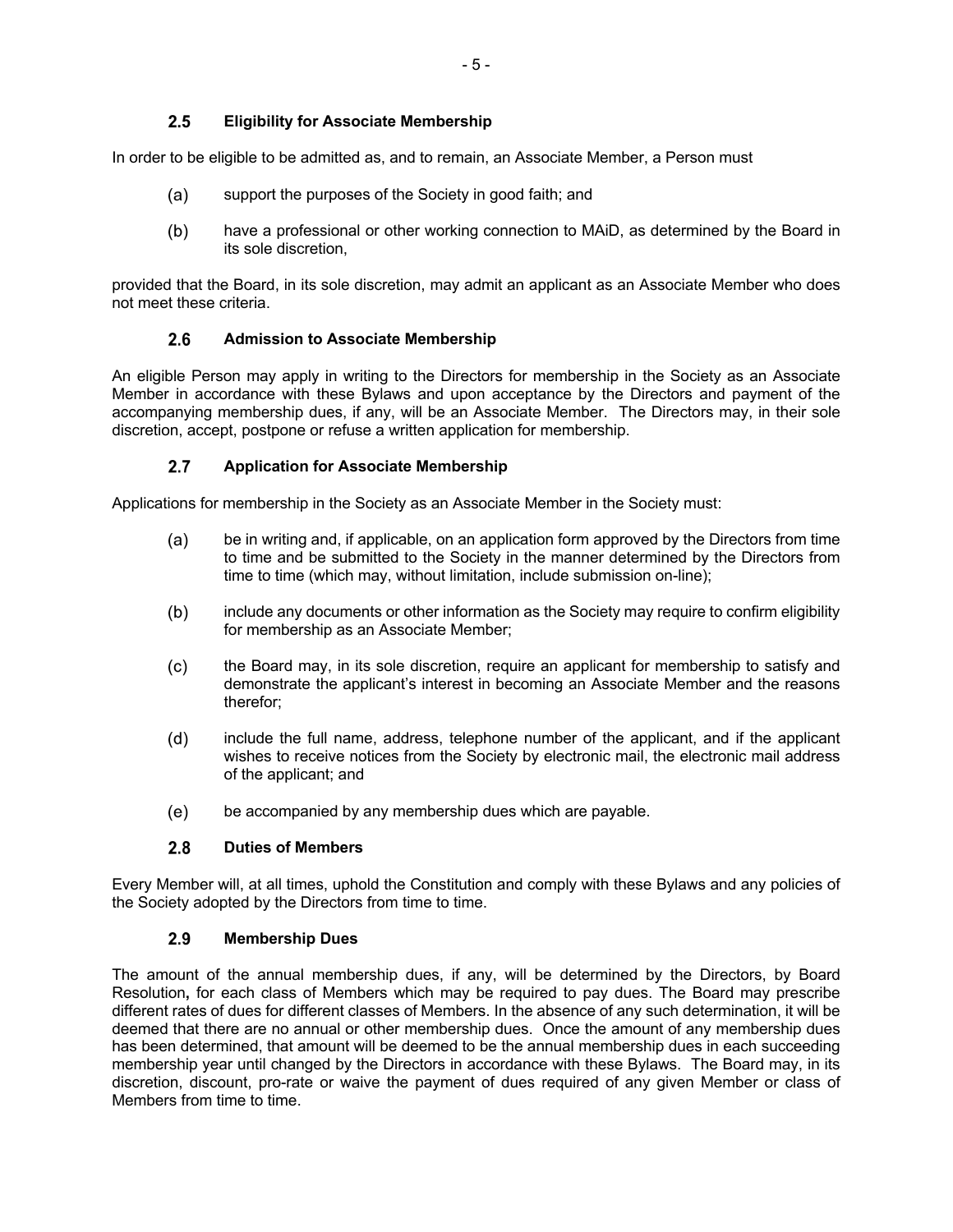## $2.10$ **Membership Term (Associate Member)**

The membership of each Associate Member shall expire at the end of the corresponding Membership Year.

## **Renewal of Associate Membership**   $2.11$

Associate Members may renew their membership prior to the expiry of the Membership Year by:

- re-submitting a membership application to the Board; and  $(a)$
- $(b)$ paying the applicable membership dues for the corresponding Membership Year.

## $2.12$ **Cessation of Membership**

A Member's membership in the Society terminates immediately when:

- a Voting Member ceases to be a Director (although for greater certain, such individual may (a) re-apply for membership as an Associate Member in accordance with these Bylaws);
- $(b)$ the Associate Member's term of membership term expires;
- an Associate Member ceases to be qualified as an Associate Member pursuant to these  $(c)$ Bylaws, as determined by the Board in its sole discretion;
- $(d)$ the Member resigns in writing, the effective date of which will be the later to occur of (i) the receipt by the Society of the written resignation; and (ii) the effective date, if any, specified in the written resignation;
- $(e)$ the Member, in the case of an individual, dies or, in the case of a partnership, corporation or other entity, dissolves;
- the Associate Member is expelled in accordance with the Bylaws or otherwise as permitted  $(f)$ under the Societies Act; or
- unless otherwise waived by the Board in its discretion, the Associate Member has been  $(g)$ not in good standing for 2 consecutive months.

## $2.13$ **Discipline and Expulsion of Associate Members**

- $(a)$ An Associate Member may be disciplined or expelled by Special Resolution.
- $(b)$ The Society must send to the Associate Member written notice of the proposed discipline or expulsion and such notice must be accompanied by a brief statement of the reason or reasons for the proposed discipline or expulsion.
- $(c)$ The Associate Member who is the subject of the proposed discipline or expulsion must be given an opportunity to make representations to the Society respecting the proposed expulsion or discipline.

## $2.14$ **Associate Members Not in Good Standing**

An Associate Member is not in good standing if:

(a) the Associate Member fails to pay the Associate Member's annual membership dues, if any, or any other subscription or debt due and owing by them to the Society, unless the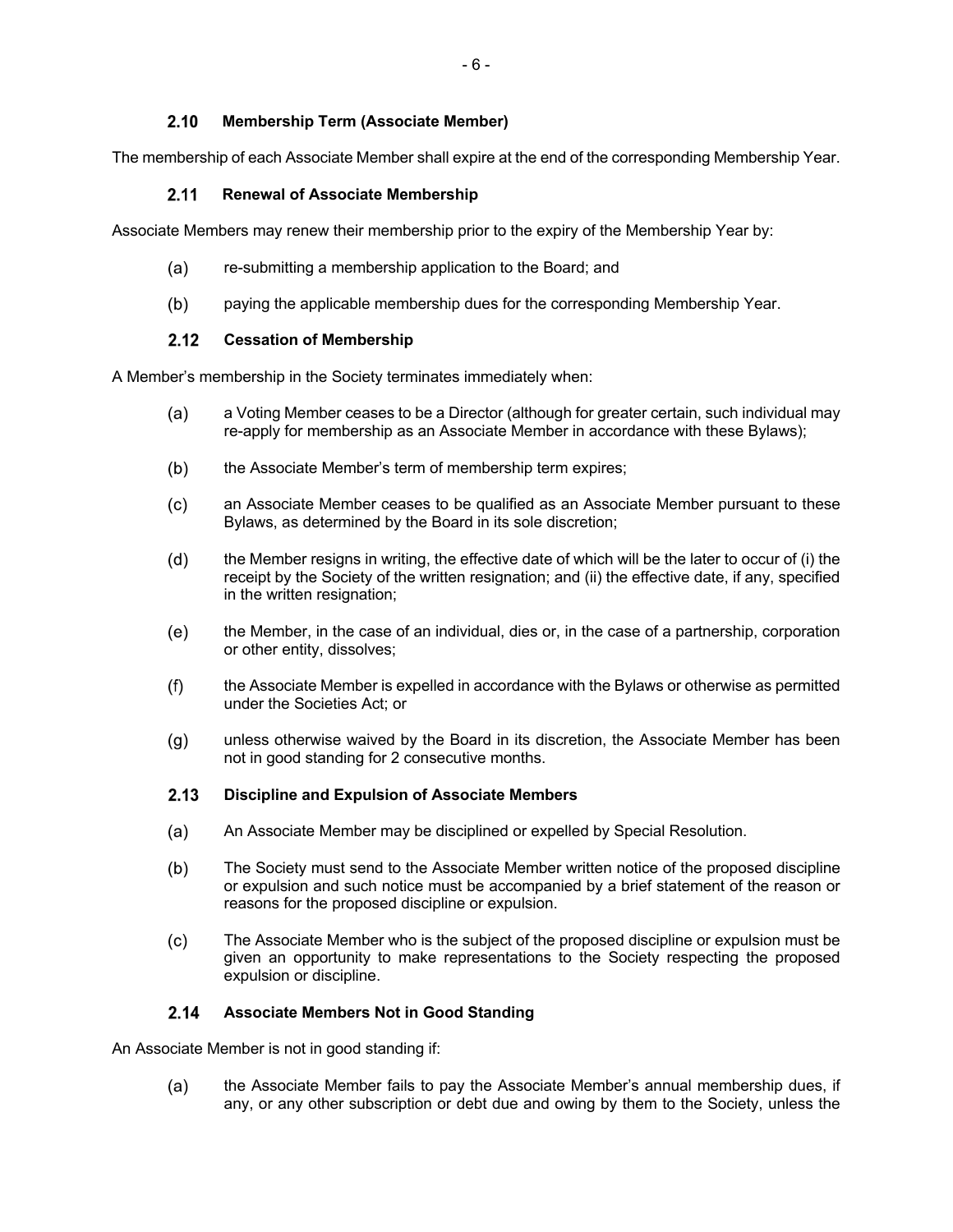Board has waived the payment thereof, and the Associate Member is not in good standing so long as those dues or other debt remains unpaid; or

 $(b)$ the Associate Member is the subject of discipline pursuant to Bylaw 2.13 and the Associate Member is not in good standing for the duration of such discipline.

## $2.15$ **Rights of Members Not in Good Standing**

An Associate Member that is not in good standing has the right to receive notice of and to attend all meetings of Members but is suspended from all other rights and privileges, for so long as such Associate Member remains not in good standing.

## $2.16$ **Rights of Members on Cessation of Membership**

All rights and privileges of a Member terminate immediately on cessation of membership.

## **Part 3 - General Meetings of Members**

## $3.1$ **Time and Manner of General Meetings**

- $(a)$ General meetings of the Society will be held at such time and in such manner, in accordance with the Societies Act, as the Directors decide.
- $(b)$ For greater certainty, general meetings of the Society may, in the discretion of the Directors, be held as Electronic Meetings.

#### $3.2$ **Annual General Meetings**

Unless otherwise permitted in accordance with the Societies Act, the Society will hold an annual general meeting at least once in every calendar year.

## $3.3$ **Deemed Annual General Meetings**

Subject to the Societies Act, the Society will be deemed to have held an annual general meeting if:

- the matters that must, under these Bylaws or the Societies Act, be dealt with at that meeting  $(a)$ are dealt with in a resolution; and
- $(b)$ all of the Voting Members consent in writing to that resolution on or before the date on which the annual general meeting must be held pursuant to the Societies Act.

## $3.4$ **Extraordinary General Meeting**

Every general meeting, other than an annual general meeting, is an extraordinary general meeting.

## $3.5$ **Calling of Extraordinary General Meeting**

The Directors may, by Board Resolution, convene an extraordinary general meeting.

## $3.6$ **Requisition of General Meeting**

The Voting Members may, in accordance with the Societies Act, requisition the Directors to call a general meeting for the purposes stated in the requisition, provided that such requisition is signed by not fewer than 10% of the Voting Members and otherwise complies with the Societies Act.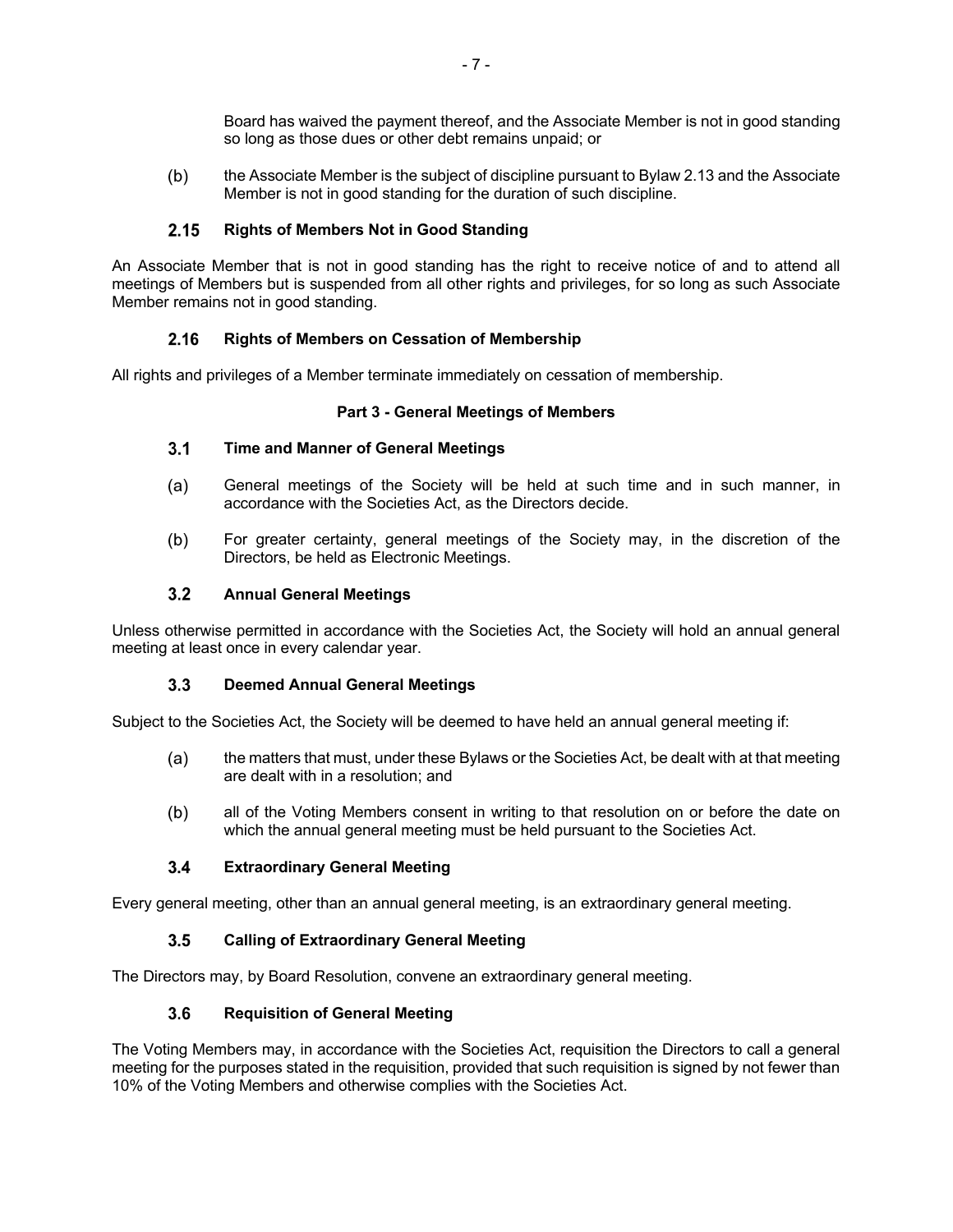## $3.7$ **Notice of General Meeting**

- $(a)$ The Society will, in accordance with Bylaw 14.1, send notice of a general meeting to:
	- (i) every Person shown on the register of Members as a Member on the day notice is sent;
	- (ii) the Directors, to the extent not received by the individual in their capacity as a Member; and
	- (iii) the auditor, if any is appointed,

not less than 14 days and not more than 60 days prior to the date of the meeting.

 $(b)$ No other Person is entitled to be given notice of general meeting.

## $3.8$ **Deemed Notice of General Meeting**

Notwithstanding Bylaw 3.7, for so long as the Society has more than 250 Members (or such lesser number of Members permitted under the Societies Act), notice of a general meeting may be sent:

- by e-mail to every Member who has provided an email address to the Society, at least 14  $(a)$ days and not more than 60 days before the meeting; and
- $(b)$ by posting notice of the meeting on a website that is maintained by or on behalf of the Society, and that is accessible to all of the Members, throughout the period that commences at least 21 days immediately before the meeting and ends on the day on which the meeting is held.

## $3.9$ **Contents of Notice of General Meeting**

Notice of a general meeting must:

- (a) specify the date, time and, if applicable, location of the general meeting;
- $(b)$ include the text of any Special Resolution to be submitted to the Voting Members at the meeting; and
- $(c)$ if the Board has determined to hold the general meeting as an Electronic Meeting, contain instructions for attending and participating in the meeting by Electronic Means, including, if applicable, instructions for voting at the meeting.

## $3.10$ **Waiver of Notice**

A Member may, in any manner, waive or reduce the Member's entitlement to notice of a general meeting or may agree to reduce the period of that notice. Attendance of a Member at a general meeting is a waiver of the Member's entitlement to notice of the meeting unless the Member attends the meeting for the express purpose of objecting to the transaction of any business on the grounds that the meeting is not lawfully called.

#### $3.11$ **Omission of Notice**

The accidental omission to send notice of a general meeting to, or the non-receipt of a notice by, a Member does not invalidate any proceedings at that meeting.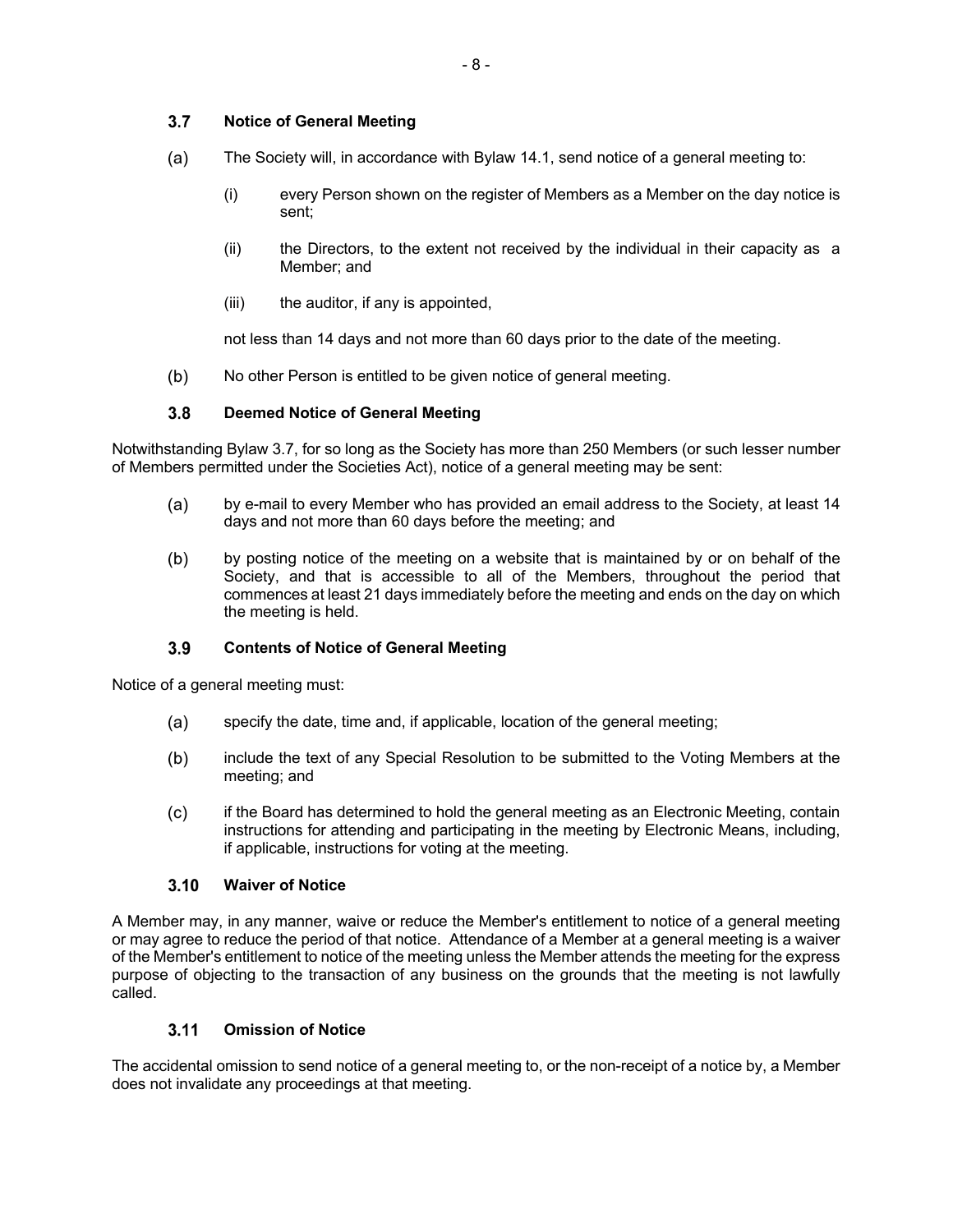## **Part 4 - Proceedings at General Meetings**

## $4.1$ **Ordinary Business at General Meetings**

At a general meeting, the following business is ordinary business:

- $(a)$ adoption of rules of order;
- $(b)$ receipt of any financial statements of the Society presented to the meeting;
- $(c)$ consideration of the reports, if any, of the Directors or auditor;
- election or appointment of Directors;  $(d)$
- (e) appointment of an auditor, if applicable; and
- $(f)$ business arising out of a report of the Directors not requiring the passing of a special resolution.

## 4.2 **Chair of General Meeting**

The following individual is entitled to preside as the chair of a general meeting:

- $(a)$ the individual, if any, appointed by the Board to preside as the chair of the meeting;
- $(b)$ if the Board has not appointed an individual to preside as the chair of the meeting or the individual appointed by the Board is unable to preside as the chair of the meeting:
	- (i) the President;
	- (ii) the Vice-President, if the President is unable to preside as the chair of the meeting; or
- one of the other Directors present at the meeting, if both the President and Vice-President  $(c)$ are unable to preside as the chair of the meeting; or
- $(d)$ if there is no individual otherwise entitled under these Bylaws who is able to preside as the chair of a general meeting within 15 minutes from the time set for holding the meeting, the Voting Members who are present must elect an individual present at the meeting to preside as the chair of the meeting.

## $4.3$ **Alternate Chair**

If the individual presiding as chair of a general meeting wishes to step down as chair for all or part of that meeting, they may designate an alternate to chair such meeting or portion thereof, and upon such designated alternate receiving the consent of a majority of Voting Members present at such meeting, they may preside as chair of the meeting.

## 4.4 **Quorum Required**

Business, other than the election of the chair of the meeting and the adjournment or termination of the meeting, must not be transacted at a general meeting unless a quorum of Members is present.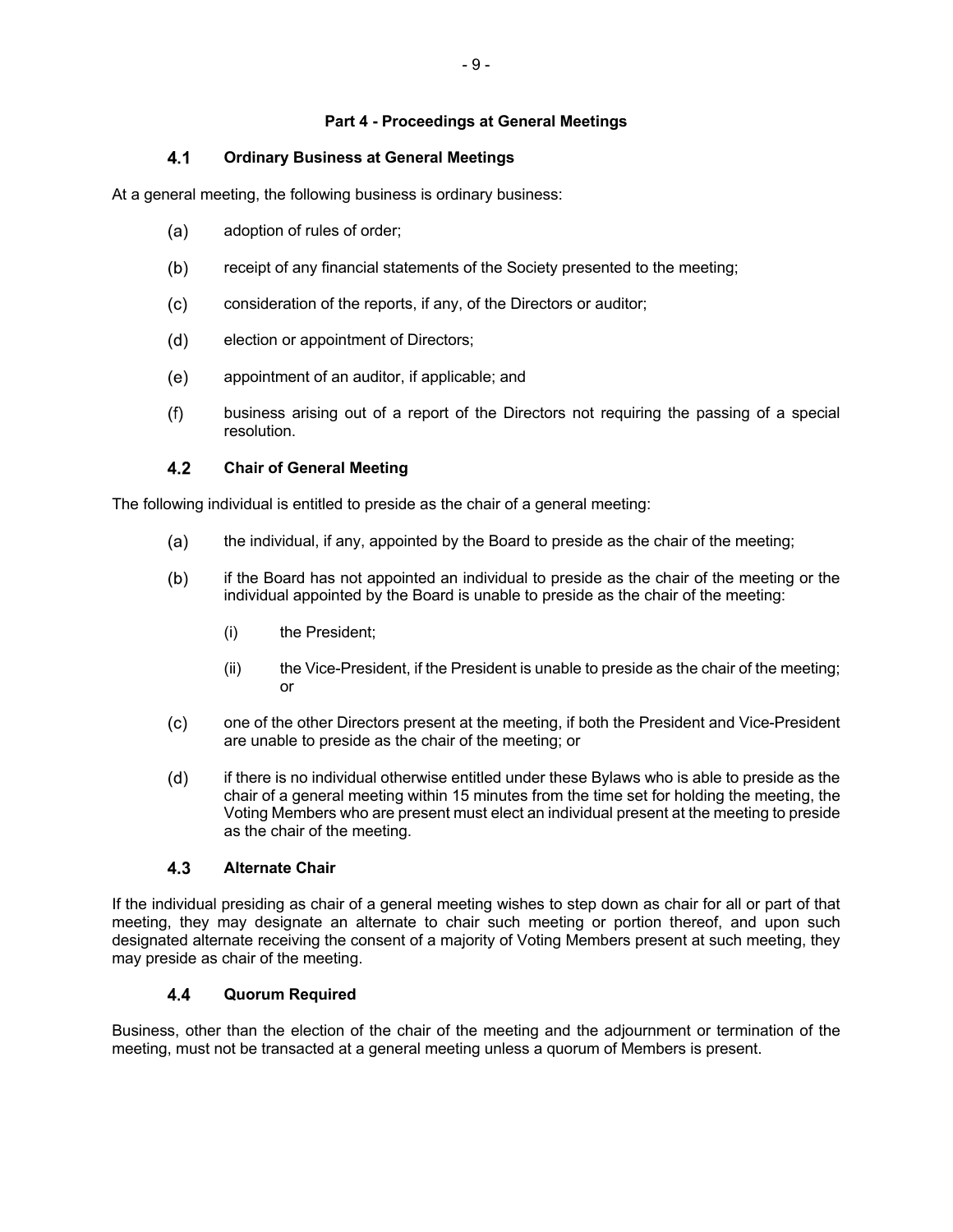## 4.5 **Quorum**

The quorum for the transaction of business at a general meeting is six Voting Members in good standing present at the meeting, provided that if the Society has fewer Members than is required under this Bylaw, the quorum for the transaction of business at a general meeting is the greater of (i) 3 Voting Members and (ii) all of Voting Members.

## 4.6 **Lack of Quorum at Commencement of Meeting**

If, within 30 minutes from the time set for holding a general meeting, a quorum of Members is not present:

- $(a)$ in the case of a meeting convened on the requisition of Voting Members, the meeting is terminated; and
- $(b)$ in any other case, the meeting stands adjourned to the same day in the next week, at the same time and held in the same manner, and if, at the continuation of the adjourned meeting, a quorum is not present within 30 minutes from the time set for holding the continuation of the adjourned meeting, the Members who are present constitute a quorum for that meeting.

## 4.7 **If Quorum Ceases to be Present**

If, at any time during a general meeting, there ceases to be a quorum of Members present, business then in progress must be suspended until there is a quorum present or until the meeting is adjourned or terminated.

## 4.8 **Adjourning a General Meeting**

The chair of a general meeting may, and if so directed by the Voting Members at the meeting must, adjourn the meeting from time to time, but no business may be transacted at the continuation of the adjourned meeting other than business left unfinished at the adjourned meeting.

## 4.9 **Notice of Continuation of Adjourned General Meeting**

It is not necessary to send notice of a continuation of an adjourned general meeting or of the business to be transacted at a continuation of an adjourned general meeting except that, when a general meeting is adjourned for 14 days or more, notice of the continuation of the adjourned meeting must be sent.

## **Participation in General Meetings by Electronic Means** 4.10

If the Board has exercised its discretion to hold a general meeting as an Electronic Meeting, a person may participate in such meeting by the Electronic Means selected by the Directors in respect of such meeting. Any person participating in such Electronic Meeting by Electronic Means is deemed to be present at such meeting.

## 4.11 **Proposing a Resolution**

No resolution proposed at a meeting need be seconded and the chair of a meeting may move or propose a resolution.

## 4.12 **Ordinary Resolution Sufficient**

A matter to be decided at a general meeting must be decided by Ordinary Resolution unless the matter is required by the Societies Act or these Bylaws to be decided by Special Resolution.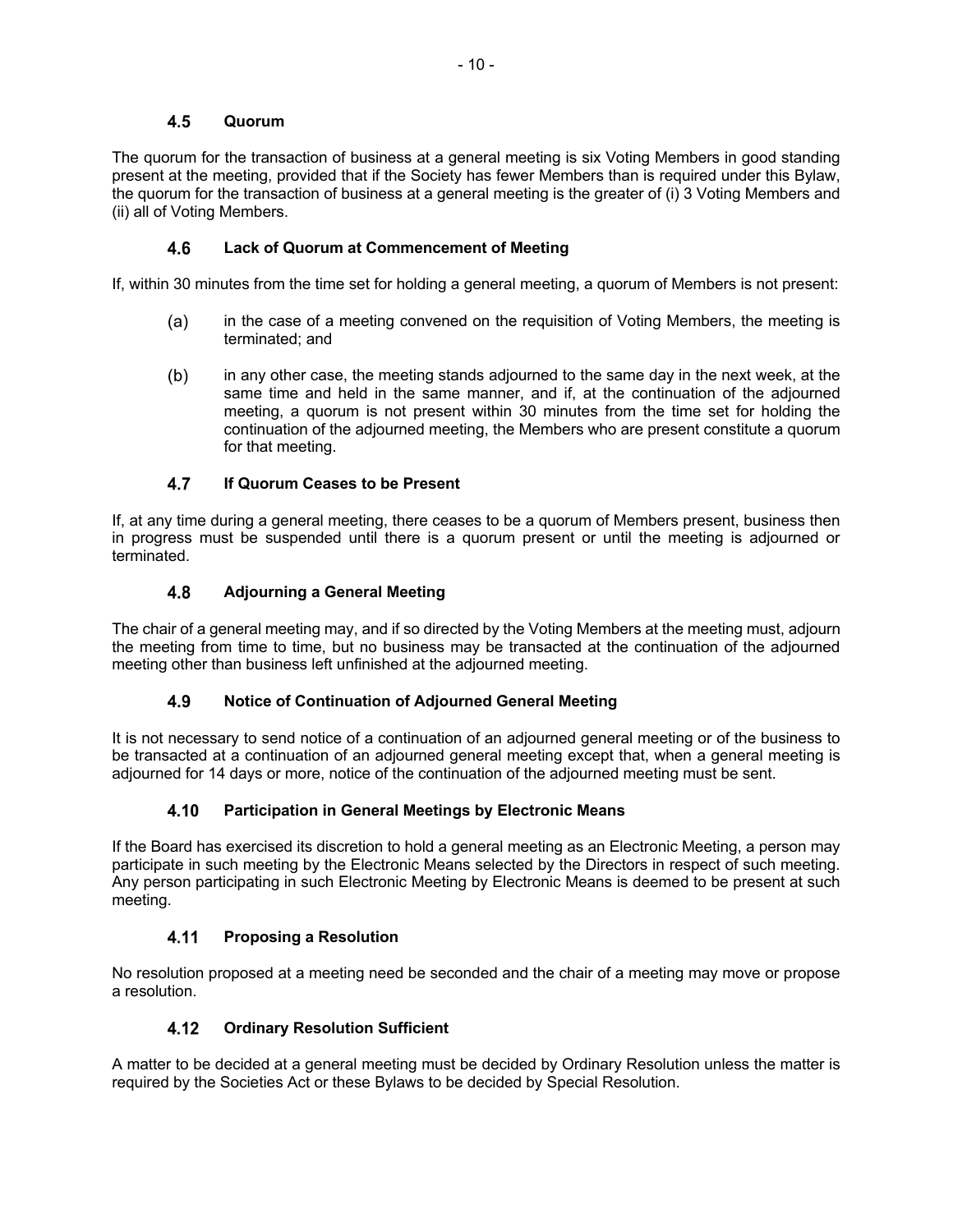## $4.13$ **Entitlement to Vote**

- (a) Each Voting Member in good standing is entitled to one vote on matters for determination by the Members. For greater certainty, an Associate Member is not entitled to vote.
- $(b)$ In case of an equality of votes, the individual presiding as chair of a meeting will not have a casting or second vote in addition to the vote to which such individual may be entitled as a Member and the proposed resolution will not pass.

## 4.14 **Electronic Voting**

The Board may, in its sole discretion from time to time, approve the conduct of a vote of the Voting Members by means of Electronic Voting. For each such vote, the Board must provide each Voting Member in good standing with rules respecting how such Electronic Voting is to occur and instructions on how Voting Members may cast their vote and, if such Electronic Voting is occurring outside of a general meeting, such rules must also include:

- the text of the resolutions that are the subject of the vote and any other supporting  $(a)$ documentation; and
- $(b)$ the opening and closing dates for casting a vote.

## 4.15 **Methods of Voting at a Meeting**

Voting by Voting Members may occur by any one or more of the following methods, in the discretion of the Board:

- $(a)$ by a show of hands or voting cards, an oral vote or another method that adequately discloses the intention of the Voting Members who are entitled to vote;
- $(b)$ without limiting the generality of paragraph (a), by Electronic Voting in accordance with these Bylaws; or
- $(c)$ by written ballot,

provided that where a vote is to be conducted in accordance with paragraph (a), if requested by two or more Voting Members or directed by the chair of the meeting, in each case prior to the conduct of the vote**,** such vote will be conducted by written ballot or other means by which the results of the vote can be presented without disclosing how any individual Voting Member voted.

## $4.16$ **No Proxy Voting**

Voting by proxy is not permitted.

## 4.17 **Corporate Members**

A corporate Associate Member may attend meetings by its authorized representative, who is entitled to exercise the rights of an Associate Member, and that representative will be reckoned as an Associate Member for all purposes with respect to a meeting of the Society, provided that the chair of a meeting will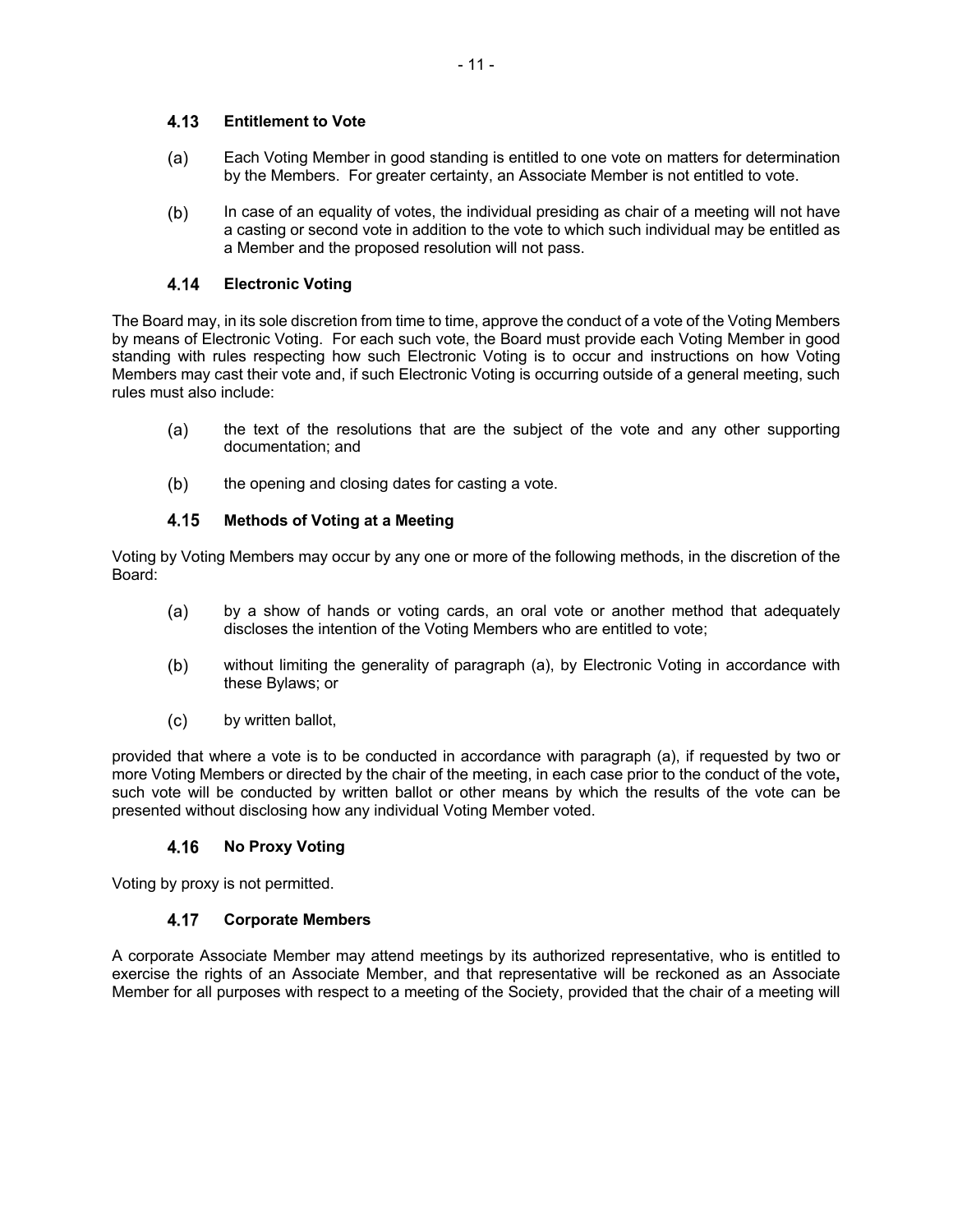be entitled to require any such representative to first produce evidence of their appointment as the Associate Member's representative.

## **Part 5 - Directors**

#### $5.1$ **Power of Directors**

The Directors may exercise all the powers and do all the acts and things that the Society may exercise and do, and which are not by these Bylaws or by statute or otherwise lawfully directed or required to be exercised or done by the Society in general meeting, but subject, nevertheless, to:

- $(a)$ all laws affecting the Society, including without limitation, the Societies Act; and
- $(b)$ these Bylaws and the Constitution.

## $5.2$ **Management of Property, Activities and Internal Affairs**

The Board has the authority and responsibility to manage, or supervise the management of, the property, activities and internal affairs of the Society.

#### $5.3$ **Invalidation of Director Acts**

- $(a)$ No rule, made by the Society in general meeting, invalidates a prior act of the Directors that would have been valid if that rule had not been made.
- $(b)$ No act or proceeding of a Director is invalid merely because:
	- (i) of a defect in a Director's designation, election or appointment or in the qualifications of a Director;
	- (ii) fewer than the required number of Directors have been designated, elected or appointed;
	- (iii) the residency requirements for the Directors have not been met; or
	- (iv) a majority of the Directors, contrary to the Societies Act, receive or are entitled to receive remuneration from the Society under contracts of employment or contracts for services.

#### $5.4$ **Number of Directors**

The Society must have no fewer than three and no more than 13 Directors, as determined by the Board from time to time, each of whom is elected or appointed in accordance with these Bylaws.

#### $5.5$ **Composition of the Board**

At all times, the Board must be comprised as follows:

- a majority of the Directors must be either a nurse practitioner or a medical practitioner, as  $(a)$ each such term is defined in the Criminal Code, who as at the date of their election has either (1) approved a minimum of 5 people as eligible for MAiD each year in the past 2 out of 3 years or (2) provided MAiD for 5 people in the past 2 out of 3 years;
- $(b)$ at least two Directors must be nurse practitioners, as such term is defined in the Criminal Code; and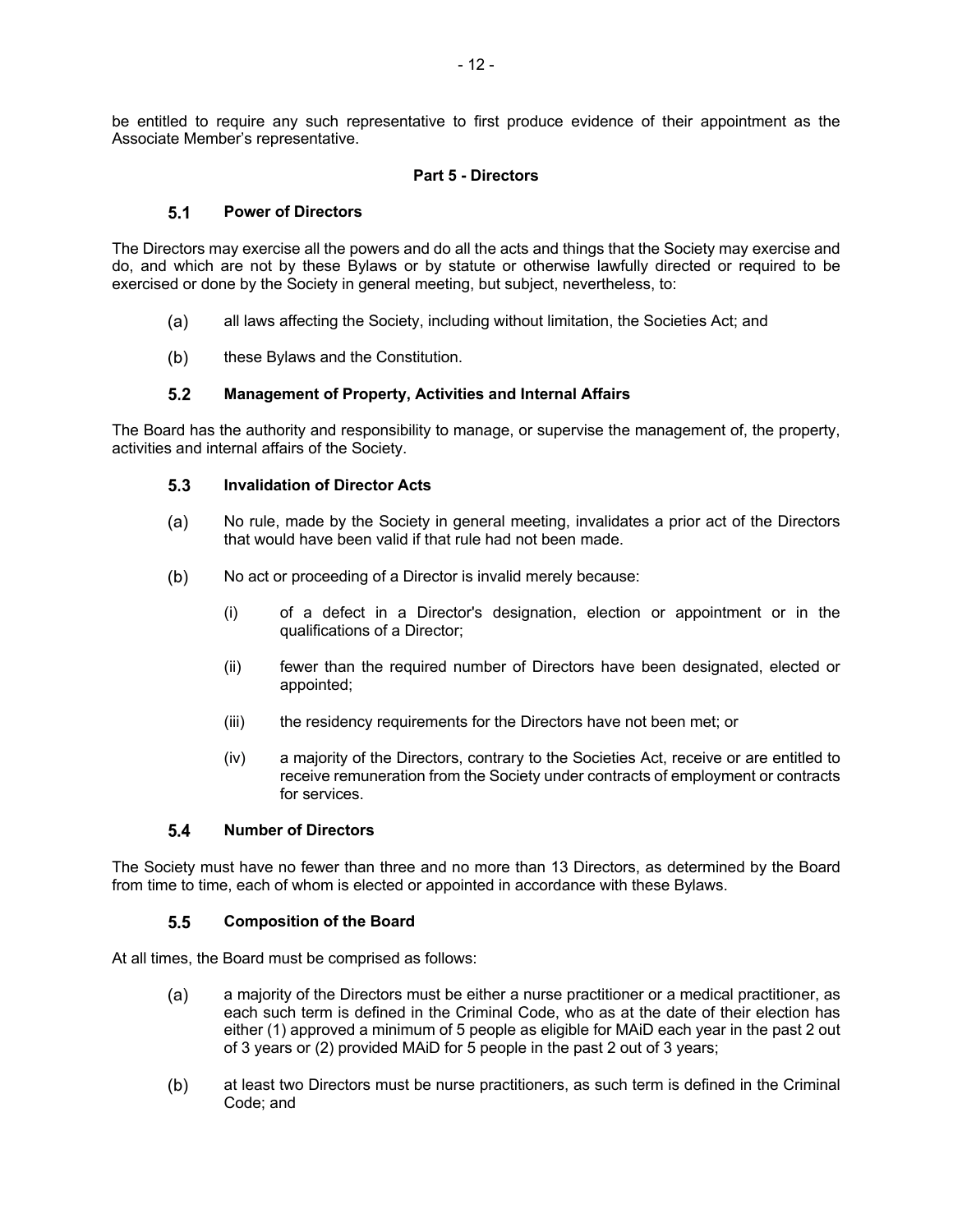$(c)$ at least two Directors must be medical practitioners, as such term is defined in the Criminal Code.

#### $5.6$ **Director Qualifications**

An individual must, to be eligible to be a Director, comply with the requirements of the Societies Act and, without limiting the foregoing, must:

- $(a)$ be at least 18 years of age;
- $(b)$ not have been found by any court to be incapable of managing their affairs (unless a court subsequently finds otherwise);
- $(c)$ not be an undischarged bankrupt;
- $(d)$ not have been convicted of an offence in connection with the promotion, formation or management of a corporation or unincorporated entity, or of an offence involving fraud, in each case in the time periods and circumstances prescribed by the Societies Act;
- $(e)$ if the Society is a registered charity, not be an ineligible individual, as such term is defined in the *Income Tax Act*;
- $(f)$ meet the criteria established in Bylaw 5.5 in respect of the Director position to which such individual was elected; and
- $(q)$ have been nominated for election in accordance with these Bylaws.

Unless permitted under the Societies Act, a majority of Directors must not receive nor be entitled to receive remuneration from the Society under contracts of employment or contracts for services.

#### $5.7$ **Nomination of Prospective Directors**

- The Directors shall annually establish a Nominating Committee, comprised of such (a) Directors as shall be determined by Board Resolution, the purpose of which is to facilitate the nomination of candidates to stand for election as Directors at the next general meeting at which an election of Directors may be required. If no such committee is appointed, the duties of the Nominating Committee set out in this Bylaw 5.7 shall be carried out by the governance committee, or in the absence of a governance committee, by the Board.
- $(b)$ The Nominating Committee shall comply with any terms of reference established by Board Resolution and, without limitation, shall:
	- (i) set timelines for the receipt of nominations and arrange for notice thereof to be given to each of the Members, provided that all nominations must be received by the Nominating Committee no later than two calendar weeks before the date on which the election of Directors is scheduled to take place;
	- (ii) determine the process and requirements for the nomination of prospective Directors, in accordance with the Bylaws (including without limitation the provisions pertaining to Board composition) and established Board policy, and give notice of such requirements to each of its Members;
	- (iii) solicit and receive nominations from Members;
	- (iv) review and assess all information submitted in respect of the nominees; and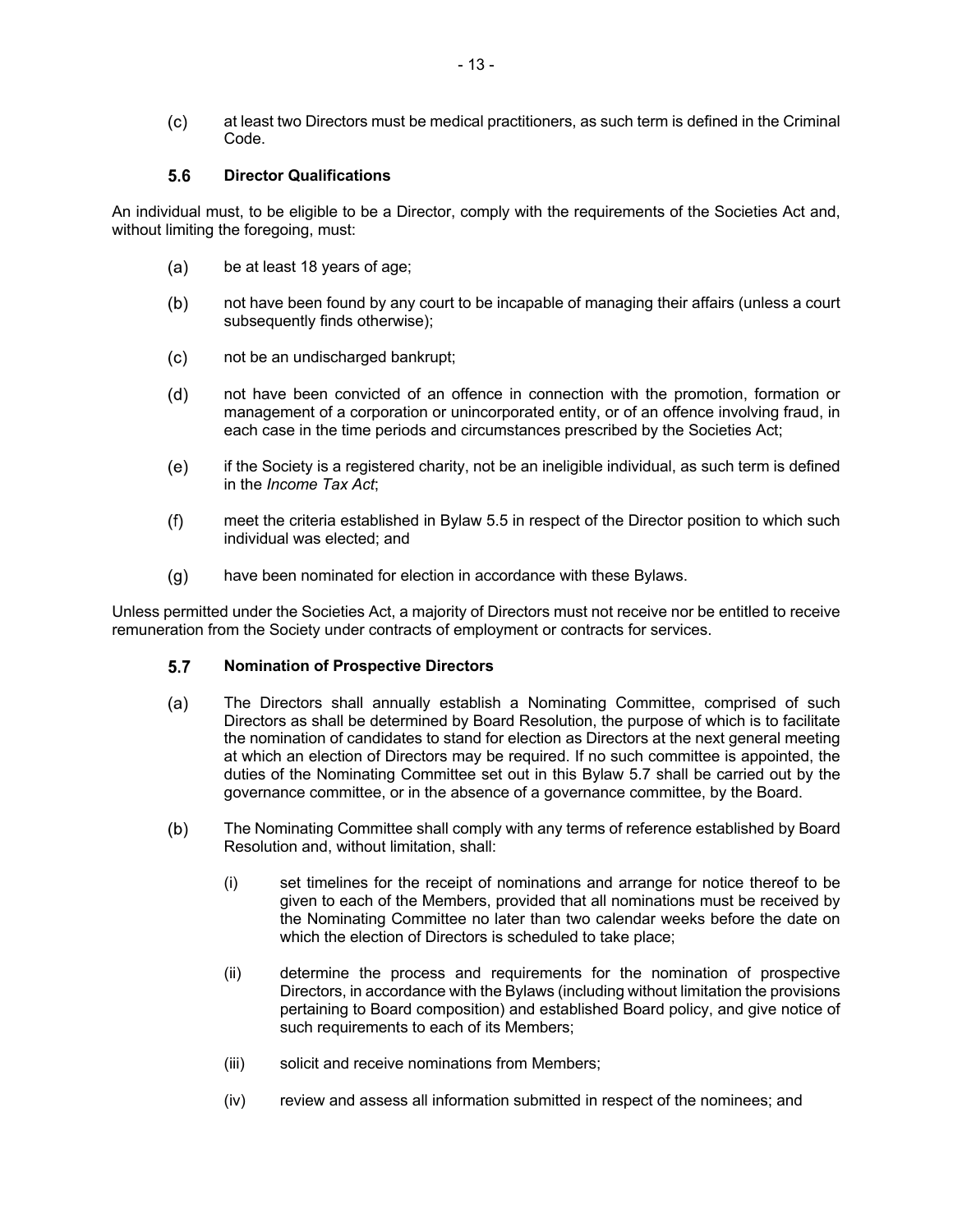- (v) prepare a list of nominees, which for greater certainty need not include all nominations received by the Nominating Committee, and make its recommendation to the Directors with respect to the list.
- $(c)$ The Directors shall review the list of nominees prepared by the Nominating Committee and determine the nominees to be presented for election at the applicable meeting. For greater certainty, the Directors (i) are not required to present for election the full list of nominees prepared by the Nominating Committee and (ii) may endorse one or more nominees.
- $(d)$ In preparing the list of nominees, the Nominating Committee and the Board will take into account the requirements for Board composition at Bylaw 5.5 and will strive to be representative in terms of race, gender, and geographic location in Canada.
- (e) The Directors may create policies relating to the nominations process and elections.

## 5.8 **Consent to be a Director**

No election, appointment or designation of an individual as a Director is valid unless:

- that individual consents to be a Director in the manner provided for in the Societies Act; or (a)
- $(b)$ that individual is elected or appointed at a meeting at which the individual is present and the individual does not refuse, at the meeting, to be a Director.

## 5.9 **Election of Directors**

Subject to Bylaw 5.15, Directors will be elected by the Voting Members at a general meeting at which the election or appointment of Directors is required and will take office commencing at the close of such meeting**.**

## $5.10$ **Election by Ballot**

An election of Directors may be by acclamation, provided that if there are more candidates for election as Directors than there are positions for Director that will become vacant at the close of the next annual general meeting, the election of Directors will be by secret ballot with the name of each candidate appearing individually on the ballot. Candidates will be deemed to be elected in order of the candidates receiving the most votes. In the event of an election by ballot, no Voting Member will vote for more Directors than the number of vacant positions for Director. Any ballot on which more names are voted for than there are vacant positions will be deemed to be void.

## $5.11$ **Director Terms**

- Elections for Directors will normally occur at the annual general meeting. (a)
- $(b)$ Subject to paragraph (d), each Director will be elected for a three year term and will retire from office at the close of the third annual general meeting following their election, provided that if no successor is elected at such meeting and the retirement of a Director would cause the number of Directors to fall below three, such Director, if they consent, will continue to hold office (and the term of such individual as Director is deemed to have been extended) until such time as a successor Director is elected.
- $(c)$ For the purposes of calculating the duration of a Director's term of office, such term will be deemed to have commenced at the close of the annual general meeting at which the Director was elected provided that if the Director was elected at an extraordinary general meeting or by consent resolution of the Voting Members, their term of office will be deemed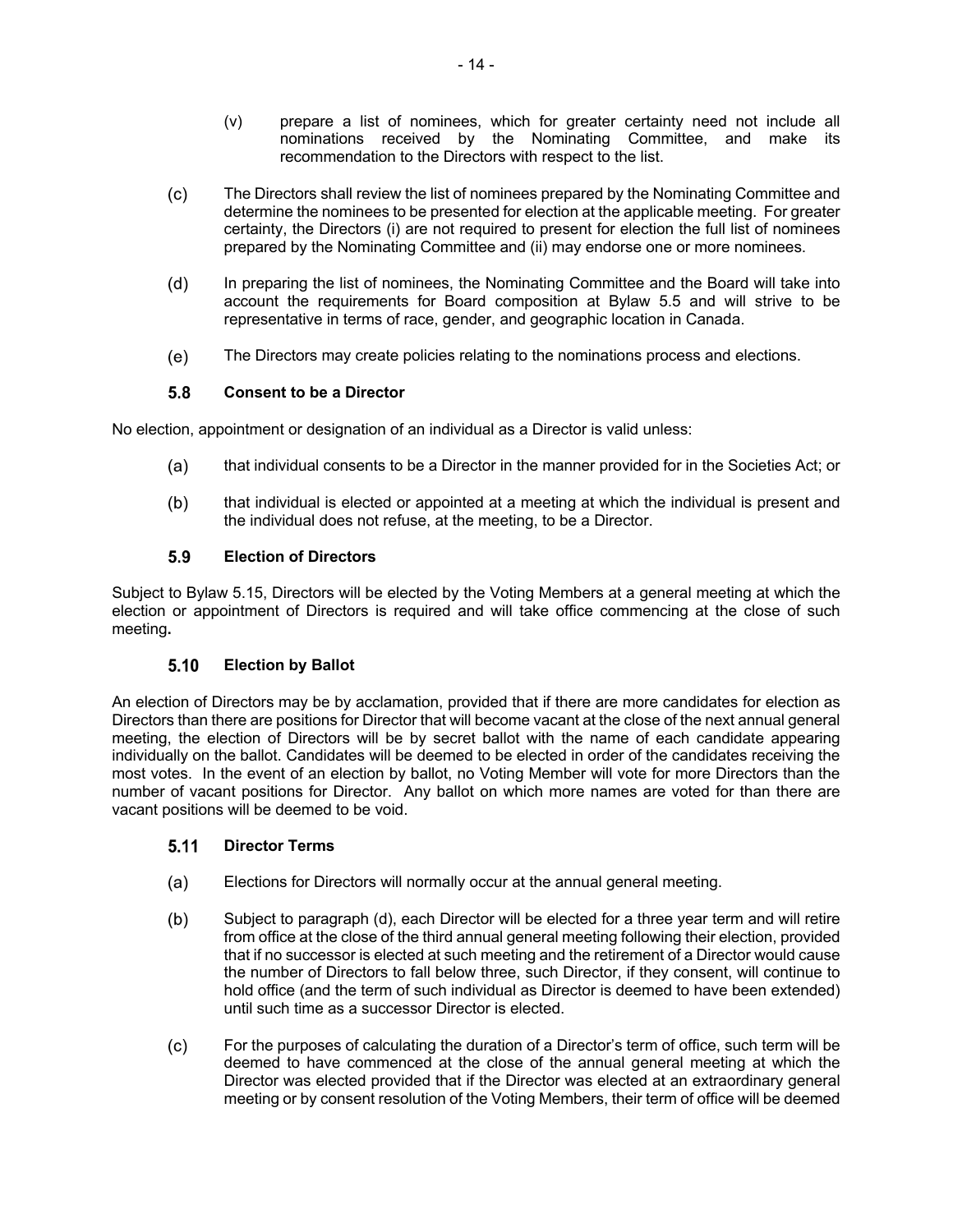to have commenced at the close of the annual general meeting immediately following their election.

- $(d)$ To the greatest extent possible, the Directors shall be elected for staggered terms, so that approximately one-third of the total number of Director terms expire each year. In order to ensure staggered terms, the Directors may by Board Resolution prior to an election determine that some or all of the vacant Director positions will have a term of less than three years, the length of such term to be determined by the Directors in their discretion.
- $(e)$ Any Directors currently serving as of the date on which these Bylaws come into effect will complete the term for which they were elected, notwithstanding that such term may not comply with these Bylaws.

## $5.12$ **Term Limits**

- $(a)$ Subject to paragraph (b) and Bylaw 5.16, a Director may serve for a maximum of three consecutive terms. An individual who has served as a Director for three consecutive terms may not be re-elected for at least one year following the expiry of their latest term.
- $(b)$ Any terms commenced or completed prior to the Director elections held at the 2022 annual general meeting will not be taken into consideration for the purposes of calculating the term limits set out in paragraph (a).

## $5.13$ **Removal or Discipline of Director**

- $(a)$ A Director may be disciplined or removed before the expiration of their term of office by either Special Resolution or subject to paragraph (b), by a resolution of the Directors that is passed by at least 2/3 of the votes cast by those Directors who are entitled to vote on such matter or that has been consented to in writing by every Director entitled to vote on such matter. Such vote may be conducted by secret ballot, as determined by the Board.
- $(b)$ A Director may not be proposed for removal or discipline by resolution of the Directors unless at least seven days' written notice of the resolution has been provided to the Director who is proposed for removal and, prior to the vote on the resolution, they have been given a reasonable opportunity to make representations to the Board respecting the proposed removal.
- A Director who is proposed for removal or discipline by resolution of the Directors has a  $(c)$ conflict of interest and may not vote on the proposed resolution.

## $5.14$ **Ceasing to be a Director**

An individual will immediately and automatically cease to be a Director upon:

- ceasing to meet any of the qualifications for being a Director set out in the Societies Act (a) and these Bylaws;
- $(b)$ being convicted of an offence under the Criminal Code in relation to the provision of MAiD, including but not limited to the provision of MAiD to an ineligible individual;
- $(c)$ the written resignation of such individual as a Director, the effective date of which will be the later to occur of (i) the receipt by the Society of the written resignation; and (ii) the effective date, if any, specified in the written resignation;
- $(d)$ their death;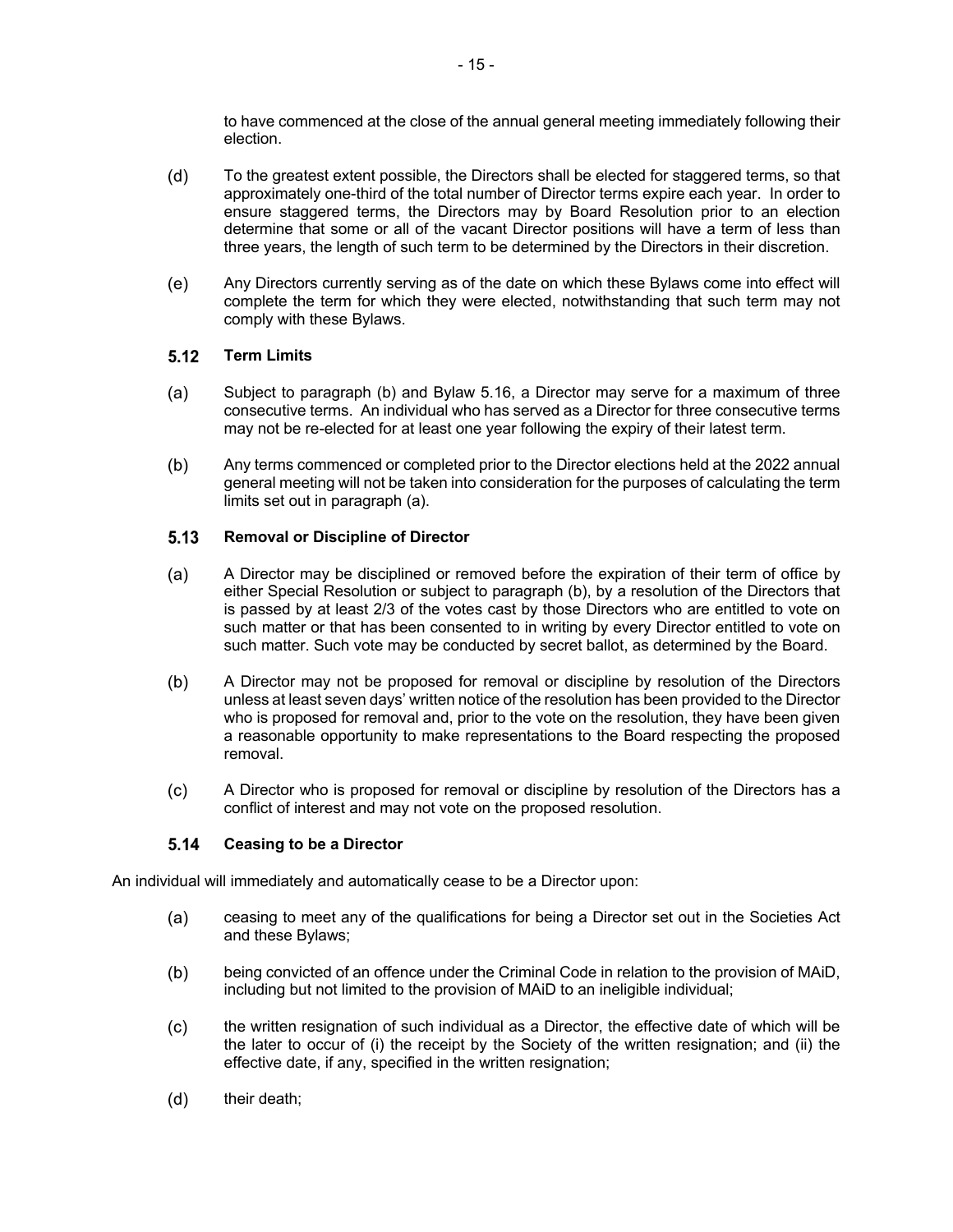- $(e)$ the expiry of their term of office as a Director, unless re-elected; or
- $(f)$ their removal from office as a Director.

## **Directors May Appoint Directors**   $5.15$

The Directors may at any time and from time to time, by Board Resolution, appoint an individual to serve as a Director, provided that:

- such individual is qualified under these Bylaws to serve as a Director; and  $(a)$
- $(b)$ the composition of the Board following such appointment still complies with Bylaw 5.5.

## **Term of Appointment of Director Appointed by Board**  $5.16$

An individual appointed by the Board pursuant to Bylaw 5.15 will cease to be a Director at the annual general meeting next following such individual's appointment (unless re-elected pursuant to these Bylaws), provided that any individual appointed to fill a vacancy will not cease to be a Director until the end of the unexpired portion of the term of office of the individual whose departure from office created the vacancy. Any partial terms served as Directors pursuant to Bylaw 5.15 that are one year or less in length will not be taken into account when calculating the term limits set out in these Bylaws, but conversely partial terms that are greater than one year will be taken into account when calculating term limits set out in these Bylaws.

## $5.17$ **Support of Society Purposes**

Each Director will unreservedly subscribe to and support the purposes of the Society and, when exercising the powers and performing the functions of a Director, will act with a view to the purposes of the Society.

## $5.18$ **Director Remuneration**

The Society will not pay any remuneration to an individual for being or acting as a Director; however, the Society may, subject to the Societies Act, pay remuneration to an individual who is a Director for services provided by that individual to the Society in another capacity.

## $5.19$ **Reimbursement of Director Expenses**

The Society may reimburse a Director for reasonable expenses necessarily incurred by them in performing their duties as a Director.

## **Part 6 - Proceedings of Directors**

## $6.1$ **Directors' Meetings**

The Directors may meet at any location or in an Electronic Meeting to conduct business and may otherwise regulate their meetings and proceedings as they see fit.

## $6.2$ **Calling Directors' Meetings**

A Directors' meeting may be called by the President or by any two Directors.

## $6.3$ **Notice of Directors' Meetings**

At least two days' notice of a Directors' meeting must be sent to all Directors unless all of the Directors agree to a shorter notice period, provided that: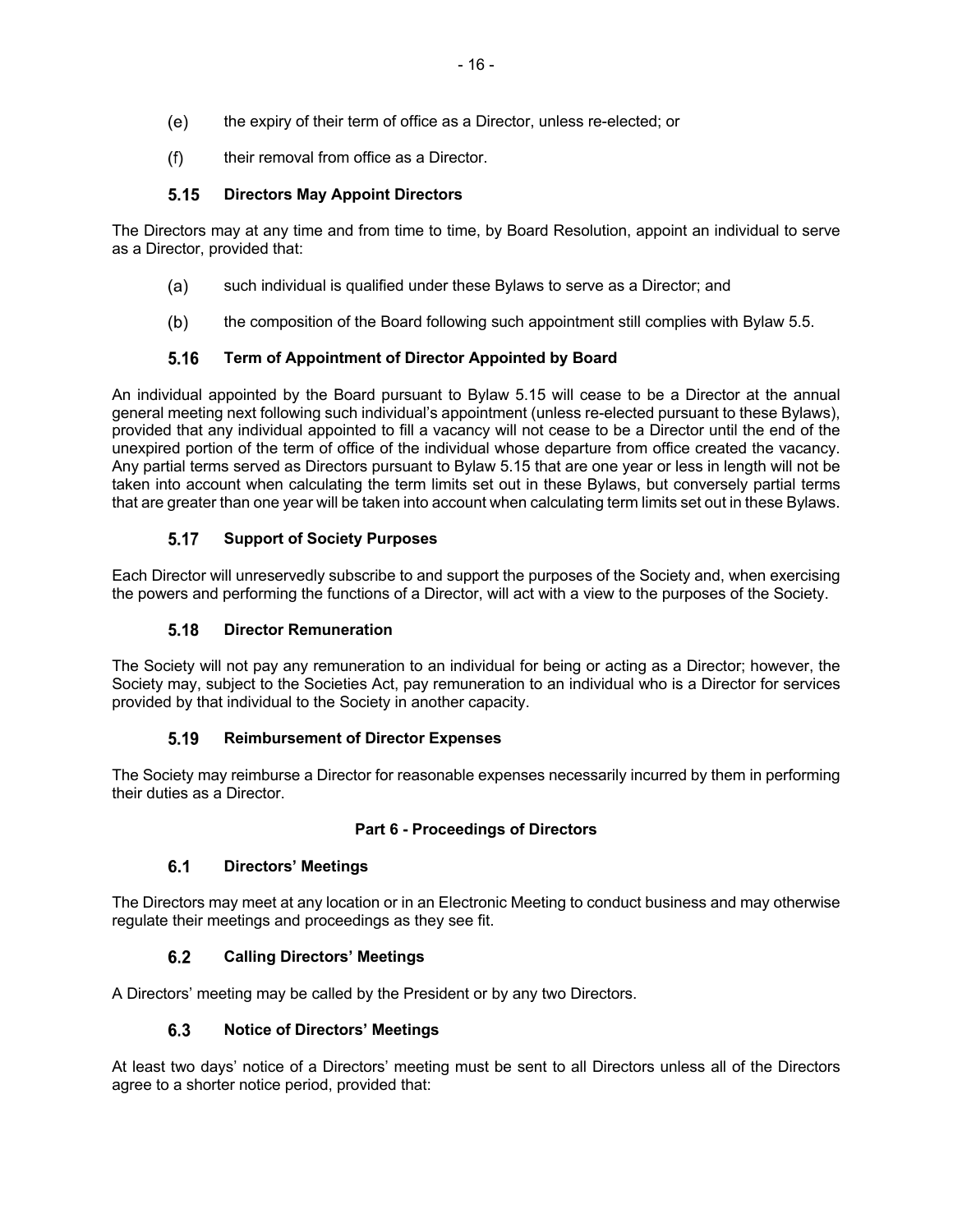- $(a)$ for a first meeting of Directors held immediately following the appointment or election of a Director or Directors at an annual or other general meeting of Members, or for a meeting of the Directors at which a Director is appointed to fill a vacancy in the Directors, it is not necessary to send notice of the meeting to the newly elected or appointed Director or Directors for the meeting to be constituted, if a quorum of the Directors is present;
- $(b)$ no formal notice will be necessary if all Directors were present at the preceding meeting when the time and, if applicable, location of the meeting were determined or are present at the meeting and waive notice thereof in writing or give a prior verbal waiver to the Secretary; and
- $(c)$ if the Board decides, by Board Resolution, to hold regularly scheduled meetings to take place at dates and times set in advance by the Board and notice of this schedule of regular meetings is given to all Directors, no further notice need be given of such regularly scheduled Directors' meetings.

If a meeting of the Board will be conducted as an Electronic Meeting, either in whole or in part, notice of that meeting must inform the Directors and other participants, if any, that they may participate by Electronic Means and provide instructions on how to do so.

## $6.4$ **Board Proceedings Valid Despite Omission to Send Notice**

The accidental omission to send notice of a Directors' meeting to a Director, or the non-receipt of a notice by a Director, does not invalidate proceedings at the meeting.

## $6.5$ **Quorum of Directors**

The Directors may from time to time fix the quorum necessary to transact business, and unless so fixed the quorum will be a majority of the Directors then in office.

A Director who has, or may have, an interest in a proposed contract or transaction with the Society will be counted for the purposes of determining quorum at a meeting of the Board at which the proposed contract or transaction is considered but pursuant to Bylaw 7.2 is not entitled to vote on the proposed contract or transaction.

## $6.6$ **Chair of Directors' Meetings**

Subject to a Board Resolution appointing another individual to chair a meeting, the President will chair all meetings of Directors.

If the President or such other individual appointed by Board Resolution is not present within 15 minutes after the time appointed for holding the meeting or is unwilling to chair the meeting, the Vice-President will chair the meeting, provided that if the Vice-President is not present at such meeting within 15 minutes after the time appointed for holding the meeting or is unwilling to chair the meeting, the Directors present at the meeting will choose one of their number to chair the meeting.

## $6.7$ **Board Resolutions**

Unless otherwise required under these Bylaws or under the Societies Act, any question arising at a meeting of the Directors or at a meeting of a committee of Directors will be decided by Board Resolution.

## $6.8$ **Director Entitlement to Vote**

Subject to paragraph (b), each Director will be entitled to one vote. $(a)$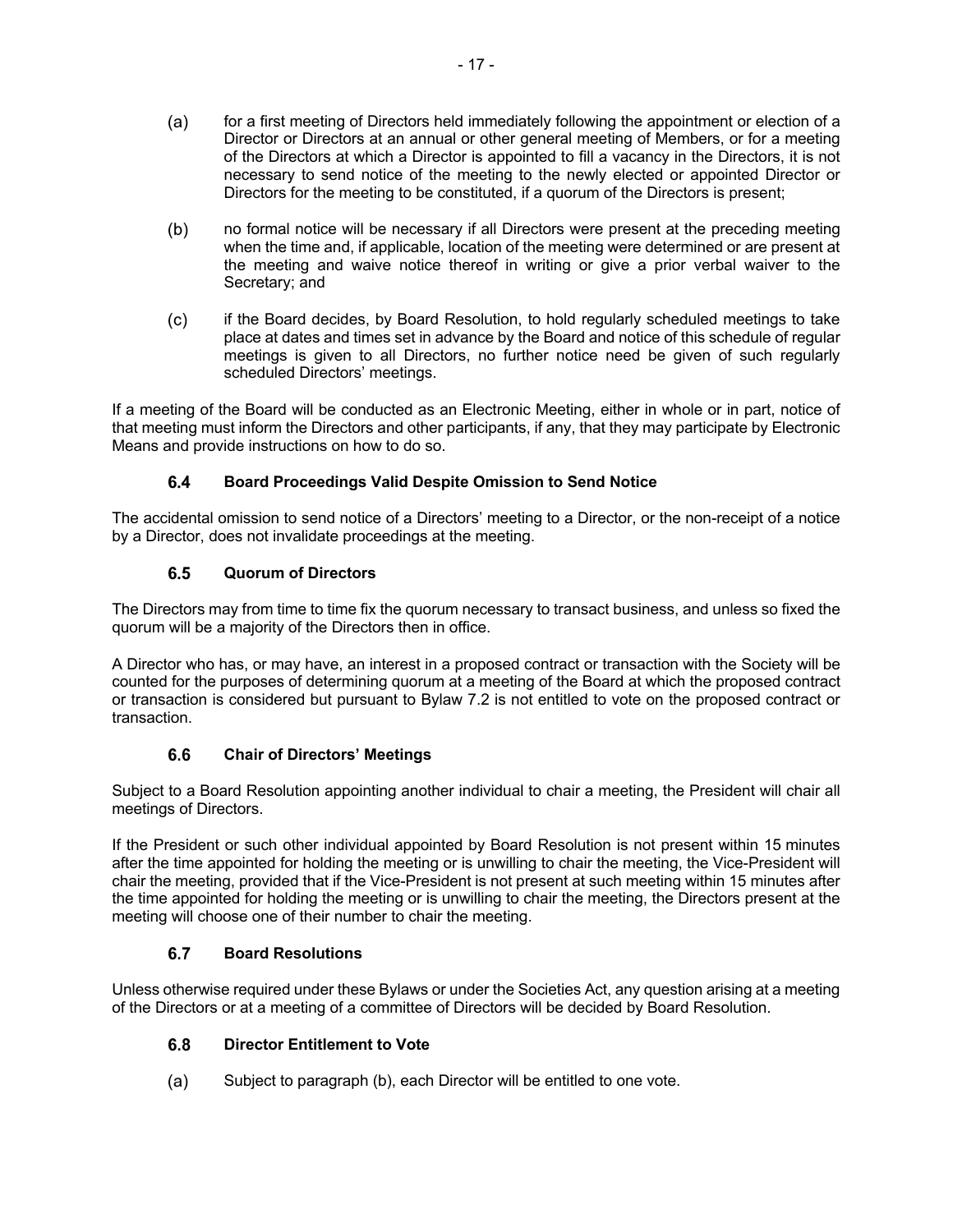$(b)$ In case of an equality of votes, (i) the individual presiding as chair of a meeting will not have a second or casting vote in addition to the vote which such individual is entitled as a Director and (ii) the proposed resolution will be tabled to the meeting of Directors next following at which time the individual presiding as chair of the meeting will have a second or casting vote in relation to that resolution.

## $6.9$ **Procedure for Voting by Directors**

- $(a)$ The Board may, in its sole discretion from time to time, approve the conduct of a vote of the Board by means of Electronic Voting. For each such vote, the Board must provide each Director with rules respecting how such Electronic Voting is to occur and instructions on how Directors may cast their vote and, if such Electronic Voting is occurring outside of a general meeting, such rules must also include:
	- (i) the text of the resolutions that are the subject of the vote and any other supporting documentation; and
	- (ii) the opening and closing dates for casting a vote.
- $(b)$ Unless otherwise set out in these Bylaws, voting by Directors may occur by any one or more of the following methods, in the discretion of the chair of the meeting:
	- (i) by a show of hands, an oral vote or another method that adequately discloses the intention of the Directors;
	- (ii) without limiting the generality of paragraph (i), by Electronic Voting in accordance with these Bylaws; or
	- (iii) by written ballot,

provided that where a vote is to be conducted in accordance with paragraph (b)(i), if directed by the chair of the meeting or authorized by Board Resolution prior to the conduct of the vote, such vote will be conducted by written ballot or other means by which the results of the vote can be presented without disclosing how any individual Director voted.

No resolution proposed at a meeting of Directors needs to be seconded and the chair of a  $(c)$ meeting may move or propose a resolution.

## $6.10$ **Participation in Meetings of Directors by Electronic Means**

If the Board has exercised its discretion to hold a meeting of the Board as an Electronic Meeting, a person may participate in such meeting by the Electronic Means selected by the Directors in respect of such meeting. Any person participating in such Electronic Meeting by Electronic Means is deemed to be present at such meeting.

## **Part 7 - Director Conflict of Interest**

## $7.1$ **Declaration of Conflict**

A Director who has a direct or indirect material interest in:

a contract or transaction, or proposed contract or transaction, of the Society; or(a)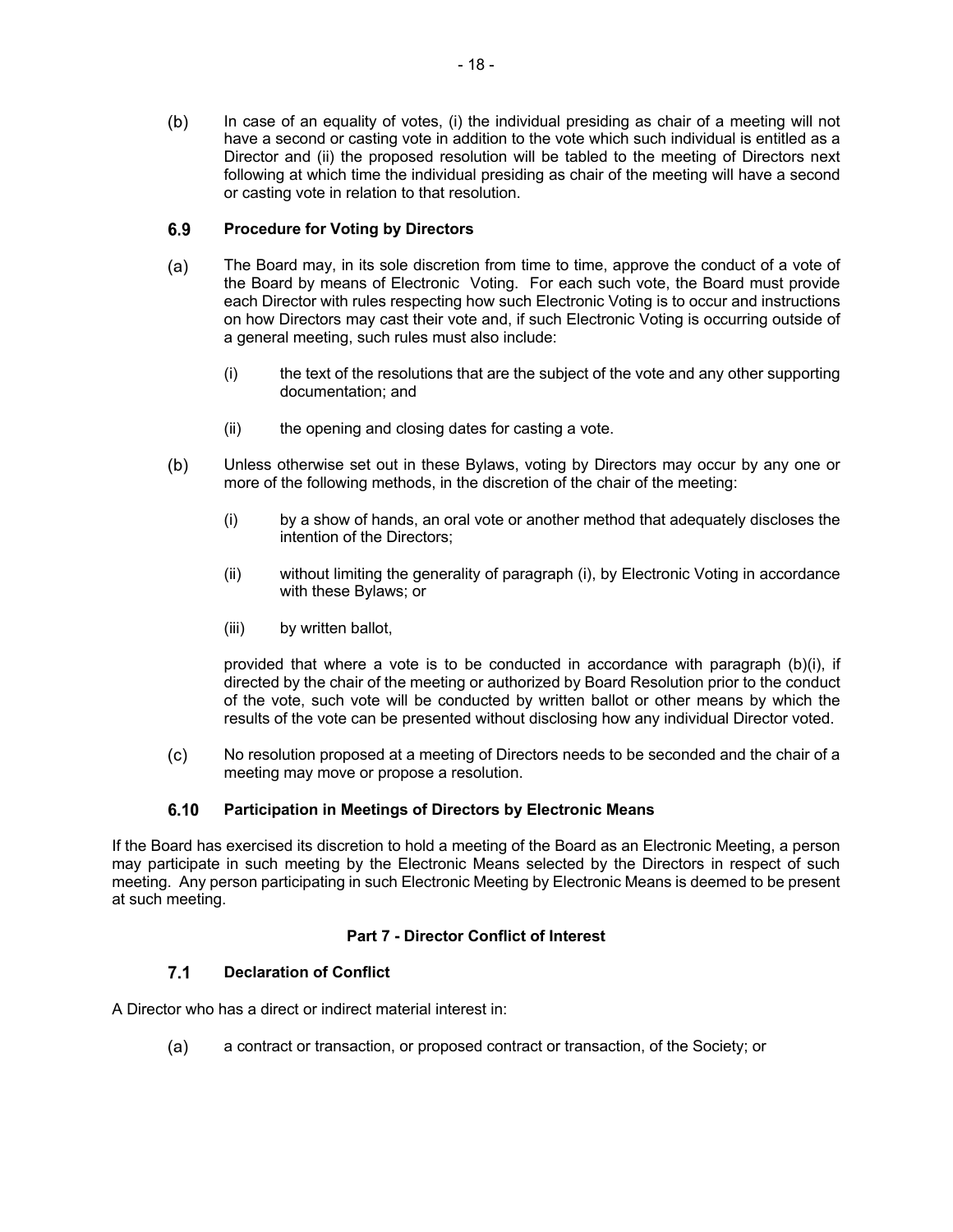$(b)$ a matter that is or is to be the subject of consideration by the Directors, if that interest could result in the creation of a duty or interest that materially conflicts with that Director's duty or interest as a Director of the Society,

must disclose fully and promptly the nature and extent of such interest to each of the other Directors and must otherwise comply with the Societies Act and any policies adopted by the Board from time to time.

## $7.2$ **Voting on Proposed Contract or Transaction**

A Director who has declared their conflict of interest pursuant to Bylaw 7.1 will abstain from voting on the Board Resolution (whether considered at a meeting of Directors or a consent resolution of the Directors) in respect of the contract, transaction or other matter contemplated in Bylaw 7.1.

## $7.3$ **Participation in Discussions**

A Director who has declared their conflict of interest pursuant to Bylaw 7.1 will leave the Directors' meeting, if any:

- $(a)$ at which the contract, transaction or other matter is discussed, unless asked by a majority of other Directors present to remain at the meeting to provide information; and
- $(b)$ when the other Directors vote on the contract, transaction or matter contemplated in Bylaw 7.1,

and in all cases will refrain from any action intended to influence the discussion or vote.

## **Part 8 - Committees**

## $8.1$ **Formation of Committees**

The Board may create such standing and special committees as may from time to time be required. Any such committee will limit its activities to the purpose or purposes for which it is appointed and will have no powers except those specifically conferred by a Board Resolution. Unless specifically designated as a standing committee, any special committee so created must be created for a specified time period only. Upon completion of the earlier of the specified time period or the task for which it was appointed, a special committee will automatically be dissolved.

## $8.2$ **Delegation to Committees**

Without limiting the Board's authority to create such standing and special committees, comprised of such committee members as may be determined by the Board or the terms of reference for that committee, the Board may delegate any, but not all, of its powers to committees consisting of one or more Directors as it thinks fit.

## $8.3$ **Terms of Reference**

In the event the Board decides to create a committee, it must establish terms of reference for such committee. A committee will conform to any rules that may from time to time be imposed on it by the Board in the terms of reference or otherwise, and will report every act or thing done in exercise of those powers at the next meeting of the Board held after it has been done, or at such other time or times as the Board may determine.

## $8.4$ **Committee Meetings**

The members of a committee may meet and adjourn as they think proper.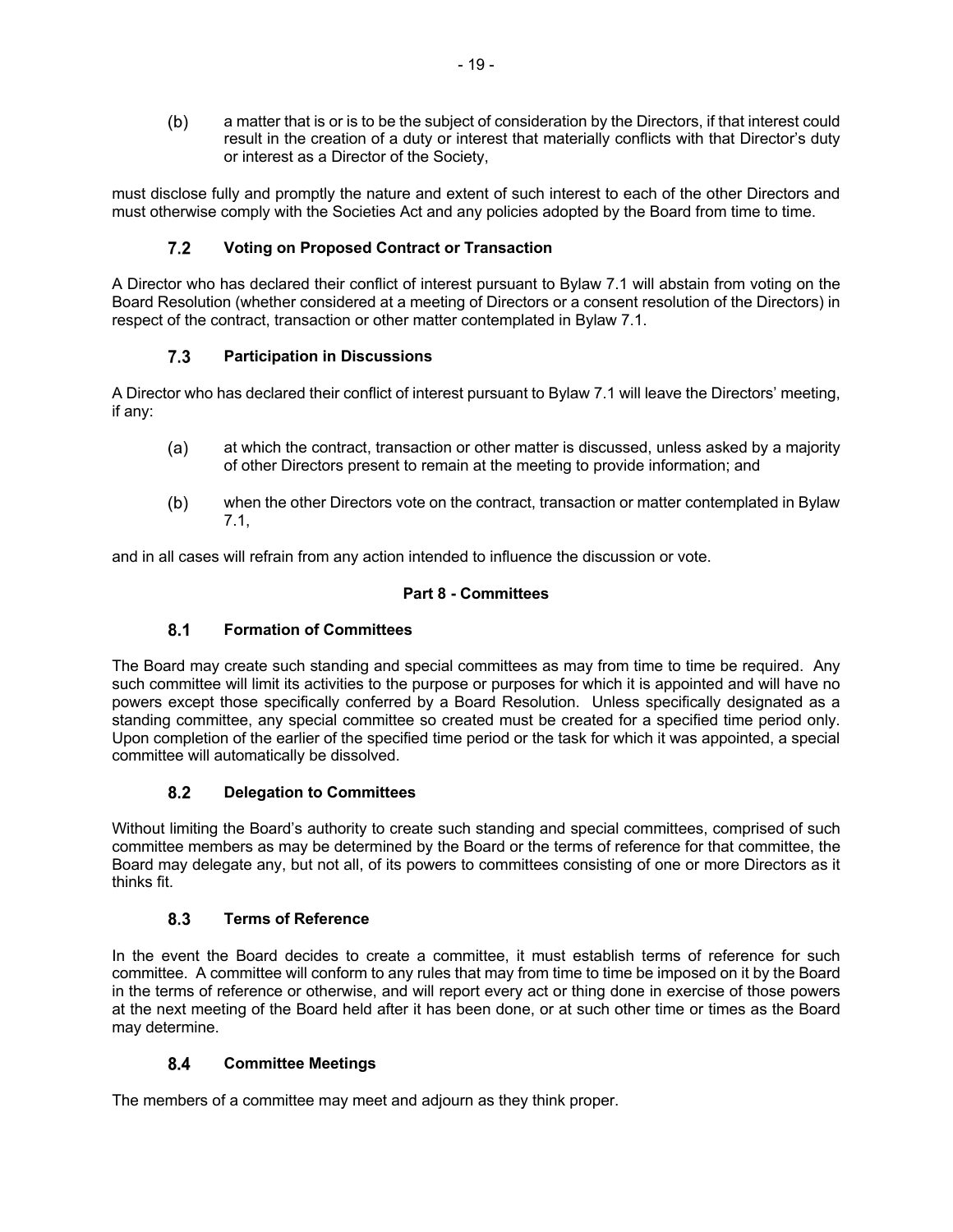## 8.5 **Dissolution of Committee**

The Board may dissolve any committee by Board Resolution.

## **Part 9 - Senior Managers and Officers**

#### $9.1$ **Appointment of Senior Managers**

The Directors may appoint one or more Senior Managers of the Society to exercise the Directors' authority to manage the activities or internal affairs of the Society as a whole or in respect of a principal unit of the Society.

#### $9.2$ **Qualifications of Senior Managers**

In order to be eligible to be appointed as a Senior Manager, an individual must comply with the requirements set out in the Societies Act and, without limiting the foregoing, must:

- $(a)$ be at least 18 years of age;
- $(b)$ not have been found by any court to be incapable of managing their affairs;
- not be an undischarged bankrupt; and  $(c)$
- $(d)$ not be convicted of an offence in connection with the promotion, formation or management of a corporation or unincorporated entity, or of an offence involving fraud, in each case in the time periods and circumstances prescribed by the Societies Act.

#### $9.3$ **Senior Manager Conflicts of Interest**

The provisions in Part 7 of these Bylaws apply to Senior Managers, *mutatis mutandis*.

## $9.4$ **Election and Appointment of Officers**

From time to time, the Board will elect or appoint from amongst itself the officers of the Society, which may (but need not) include the President, Vice-President, a Secretary and a Treasurer, and any other officers the Board deems necessary. Each such officer will be deemed to be appointed as a Senior Manager to the extent that, by virtue of their appointment to such officer position, such individual has been appointed to exercise the Directors' authority to manage the activities or internal affairs of the Society as a whole or in respect of a principal unit of the Society.

#### $9.5$ **Officer Qualifications**

- $(a)$ Only individual who are Directors are eligible to serve as officers.
- $(b)$ The President must be an individual who:
	- (i) is either a medical practitioner or nurse practitioner, as defined in the Criminal Code, who - as at the date of their appointment or election - has provided MAiD for 5 people in the past 2 out of 3 years; and
	- (ii) has served as a Director for at least two full years in the three years immediately prior to being elected or appointed as President,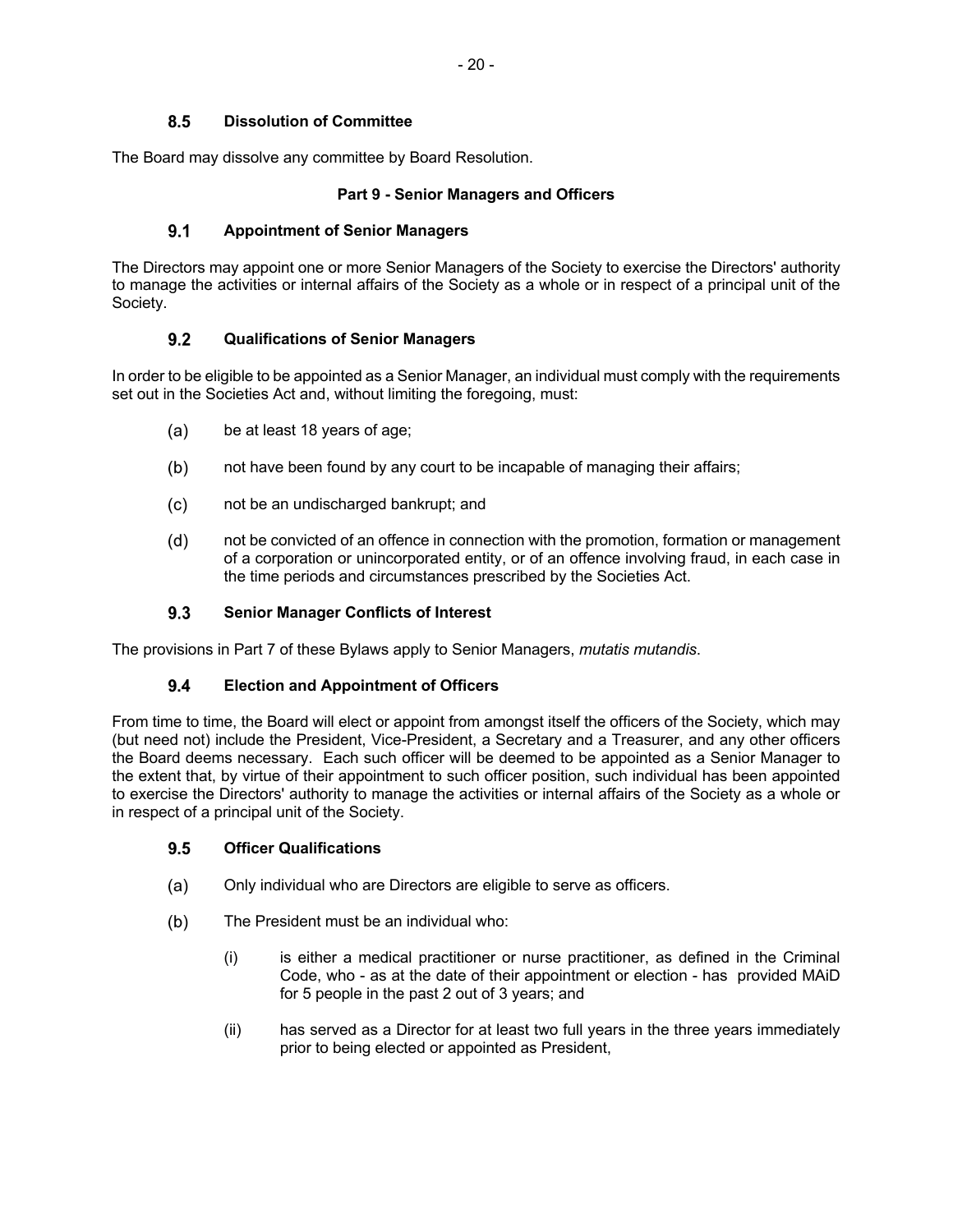provided that if the Board determines, in its discretion, that no individual who meets the requirements in paragraphs (i) and (ii) is willing and able to carry out the role of President, the Board may elect or appoint an individual who does not meets the above requirements.

## $9.6$ **Officer Terms**

Each officer appointed or elected by the Directors will hold office for one year. Each officer will retire from office at the expiration of their term of office when their successor has been elected or appointed at the first meeting of the Directors held following the annual general meeting of the Members of the Society. If no successor is elected or appointed, then the person previously elected or appointed as an officer will continue to hold office unless that person resigns or is otherwise removed from office.

## $9.7$ **Removal of Officers**

In the absence of a written agreement to the contrary, the Board may at any time remove a Director as an officer by Board Resolution.

## $9.8$ **Officer Duties - General**

The Directors may, for each officer appointed, determine the duties, responsibilities and powers of each such officer, provided that, if appointed, the President, Vice-President, Secretary and Treasurer will have at least the powers, functions and duties set out in this Part 9.

## $9.9$ **Terms of Officer Employment or Remuneration**

The terms of employment or remuneration, if any, of the officers appointed by the Directors will be settled from time to time by the Directors.

## $9.10$ **Role of President**

The President, if any, is the chief executive officer of the Society and will supervise the other officers in the execution of their duties. The President will chair all meetings of Members and of the Board. During the absence or disability of the President, the President's duties will be exercised as directed by the Board.

## $9.11$ **Role of Vice-President**

The Vice-President, if any, is the vice-chair of the Board and is responsible for carrying out the duties of the President if the President is unable to act.

## $9.12$ **Role of Secretary**

The Secretary, if any, will:

- make or cause to be made all required filings for the Society with the Registrar; (a)
- $(b)$ issue or cause to be issued all notices required to be given to Members and Directors;
- $(c)$ attend all meetings of the Directors and the Members and prepare and enter (or cause to be prepared and entered) in books kept for that purpose, accurate minutes of all proceedings of the meetings of Directors and Members (such books to be kept at the registered office of the Society);
- $(d)$ keep or cause to be kept the records of the Society, except those required to be kept by the Treasurer;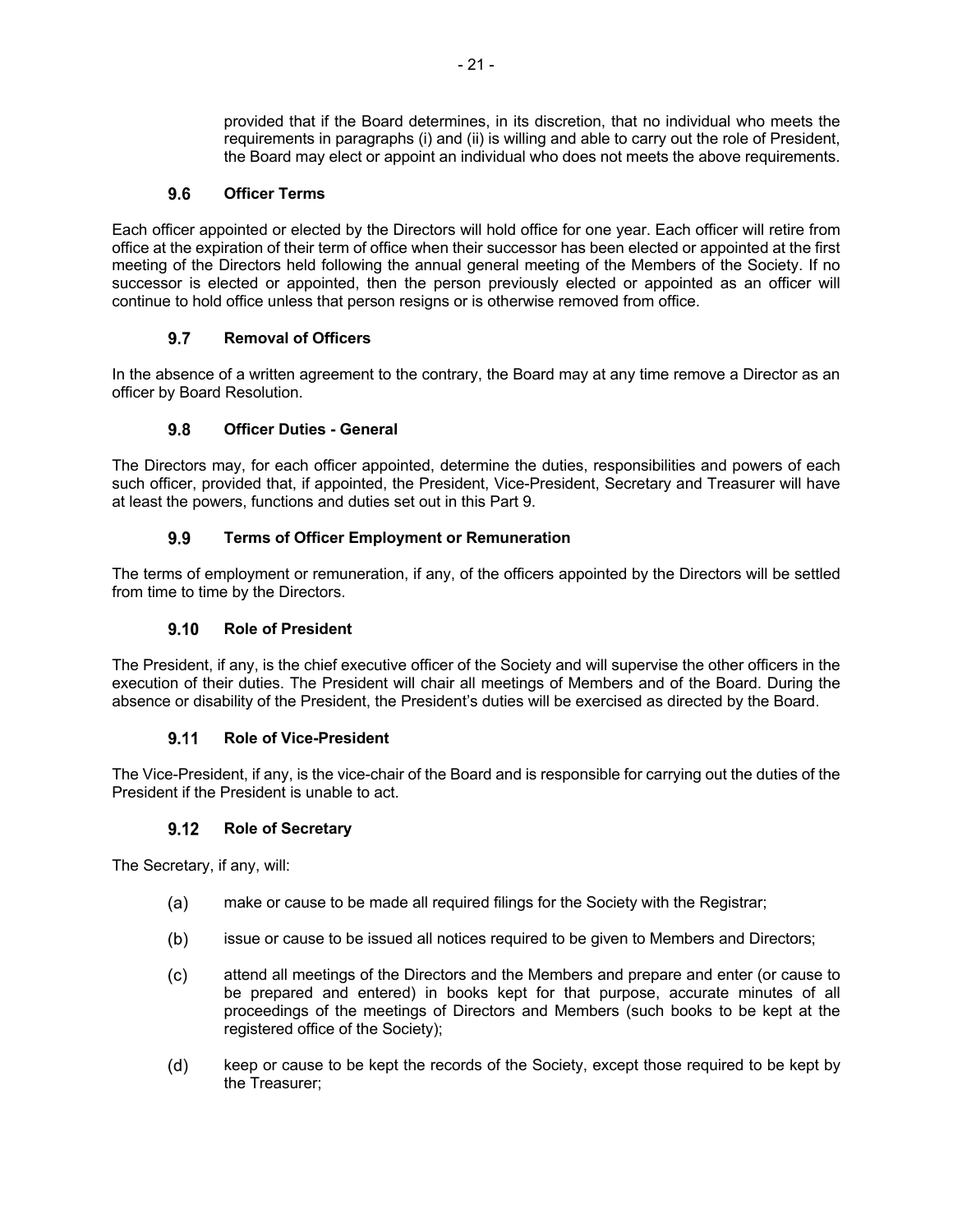- $(e)$ keep or cause to be kept the common seal of the Society;
- $(f)$ maintain or cause to be maintained the register of Members and register of Directors; and
- perform any other duties prescribed from time to time by the Board.  $(a)$

#### $9.13$ **Role of Treasurer**

The Treasurer, if any, will:

- $(a)$ maintain the Society's financial records, including books of account, necessary to comply with the Societies Act; and
- $(b)$ render financial statements to the Directors, Members and others when required.

#### $9.14$ **Absence of Secretary**

In the absence of the Secretary from any meeting of the Board (whether because the Secretary is not available or one has not been appointed), the Board must appoint another individual to act as a secretary at the meeting.

## **Part 10 - Financial Matters**

#### $10.1$ **Distribution of Income**

Notwithstanding any other provision of the Constitution or these Bylaws, no part of the Income of the Society will be paid to or for the benefit of any Member and any Income, profits or other accretions to the Society will be used exclusively to promote the purposes of the Society.

#### $10.2$ **Fiscal Year**

The fiscal year of the Society will be determined by the Board from time to time.

## $10.3$ **Accounting Records**

The Society will maintain such financial and accounting records and books of account as are required by the Societies Act and applicable laws.

#### $10.4$ **Borrowing and Issuance of Security**

In order to carry out the purposes of the Society, the Directors may, on behalf of and in the name of the Society, raise or secure the payment or repayment of money in the manner they decide, and, in particular but without limiting the foregoing, may:

- $(a)$ borrow money; and
- $(b)$ issue bonds, debentures, notes, mortgages, security agreements or other evidences of debt obligations at any time, to any person and for any consideration.

## $10.5$ **Investment of Property**

The Board may invest the property of the Society in any form of property or security in which a prudent investor might invest, including in any mutual fund, common trust fund, pooled fund or similar investment. The standard of care required of a Director in respect of such investment is that they exercise the care,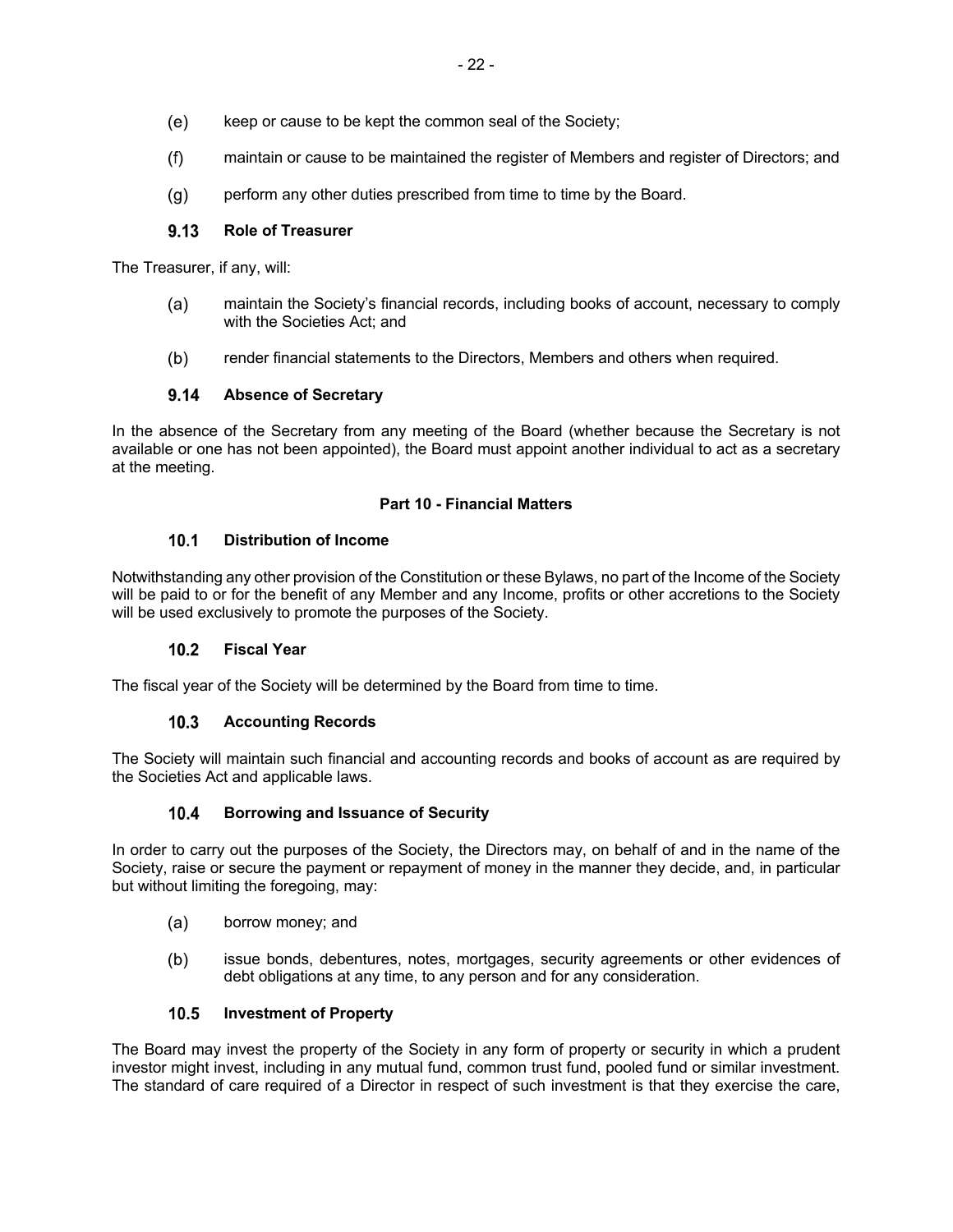skill, diligence and judgment that a prudent investor would exercise in making investments in light of the purposes and distribution requirements of the Society.

## $10.6$ **Investment Advice and Delegation of Investment Authority**

The Directors may obtain advice with respect to the investment of the property of the Society and may rely on such advice if a prudent investor would rely upon the advice under comparable circumstances.

The Directors may delegate to a stockbroker, investment dealer or investment counsel the degree of authority with respect to the investment of the Society's property that a prudent investor might delegate in accordance with ordinary business practice.

## **Part 11 - Seal and Execution of Documents**

## $11.1$ **Seal**

The Society may have a corporate seal in the form approved from time to time by the Board. If the Society has a corporate seal, the Secretary will have custody of, or make the necessary arrangements for the custody of, the seal.

## $11.2$ **Affixing of Seal**

A corporate seal is not required for the purpose of executing documents and may be affixed only when authorized by Board Resolution and then only in the presence of the persons prescribed in the resolution, or if no persons are prescribed, in the presence of any one Director.

## **Execution of Instruments**   $11.3$

All contracts, documents or instruments in writing requiring the signature of the Society may be signed in the manner directed by the Board from time to time by Board Resolution and in the absence of any such Board Resolution, may be signed by the President, and in the absence of the President, may be signed by any one Officer.

## **Part 12 - Inspection of Records**

## $12.1$ **Inspection of Records**

- $(a)$ The records of the Society will be open to the inspection of any Director in accordance with the Societies Act.
- $(b)$ The Members will have the right to inspect only those records required to be kept by the Society in accordance with section 20(1) of the Societies Act (as such section may be amended, restated, renumbered or replaced from time to time), subject to such limitations or restrictions as may be adopted pursuant to the Societies Act, including:
	- (i) the Society's certificate of incorporation, Constitution and these Bylaws;
	- (ii) the Society's register of Members and register of Directors,
	- (iii) each written consent of an individual to act as a Director and each written resignation of a Director;
	- (iv) the minutes of each general meeting of Members, including the text of each resolution voted on such meetings, and any Ordinary Resolutions or Special Resolutions approved in writing by the Members outside of a general meeting; and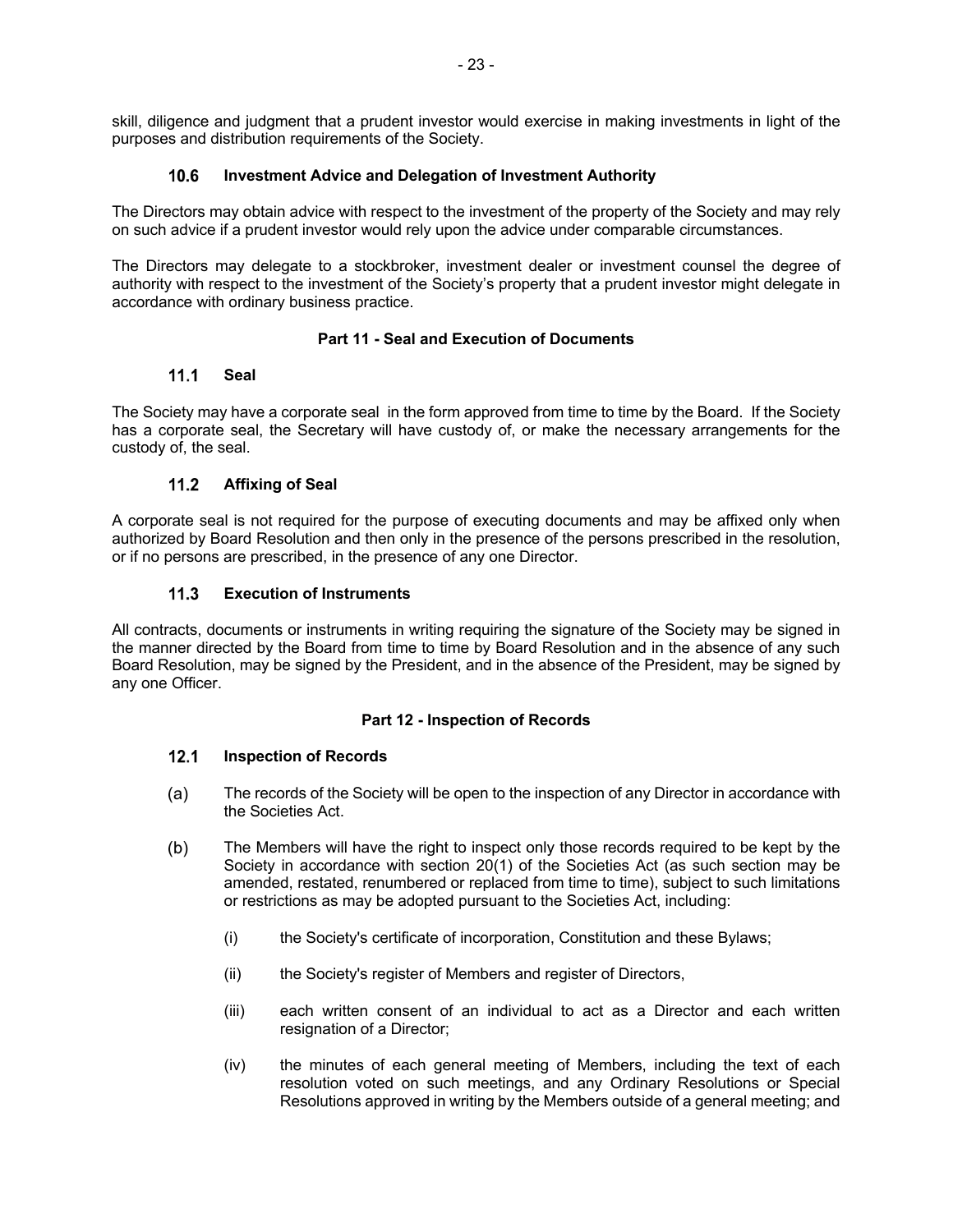- (v) the financial statements of the Society and the auditor's report, if any, on those financial statements presented to the Members at a meeting of Members.
- $(c)$ Except as expressly provided by law, a Member will not be entitled nor have the right to examine or inspect any other record of the Society, including those required to be kept by the Society in accordance with section 20(2) of the Societies Act, provided that, subject to such policies as the Board may establish from time to time, a Member in good standing may request, by written request delivered to the Society, to examine any other record of the Society and the Society may allow such Member to examine the record, either in whole or in part, and subject to such redaction as the Board deems appropriate all in the Board's sole discretion.

## **Part 13 - Auditor**

## $13.1$ **Requirement for Audit**

The Society is not required to have an auditor but if it resolves to appoint an auditor, the Society must comply with these Bylaws and the Societies Act.

## $13.2$ **Appointment of Auditor**

- (a) If the Society wishes to appoint an auditor prior to its first annual general meeting, that auditor will be appointed by the Board.
- $(b)$ If the Society determines or is required to conduct an audit, an auditor will be appointed at an annual general meeting, to hold office until such auditor is reappointed at a subsequent annual general meeting or a successor is appointed in accordance with the procedures set out in the Societies Act.

## $13.3$ **Filling Vacancies in Auditor**

Except as provided in Bylaw 13.4, the Board will fill any vacancy occurring in the office of auditor and an auditor so appointed will hold office until the next annual general meeting.

## $13.4$ **Removal of Auditor**

An auditor may be removed and replaced by Ordinary Resolution in accordance with the procedures set out in the Societies Act.

## $13.5$ **Notice of Appointment**

An auditor will be promptly informed in writing of their appointment or removal.

## **Auditor Qualifications**  $13.6$

An auditor must be:

- $(a)$ qualified to act as an auditor of the Society in accordance with the Societies Act and an auditor who is not or who ceases to be so qualified must promptly resign; and
- $(b)$ independent of the Society, to the extent required under the Societies Act and, for greater certainty, no Director or employee of the Society may be an auditor, and

any auditor who is not, or ceases to be, so qualified or independent shall forthwith notify the Society and resign.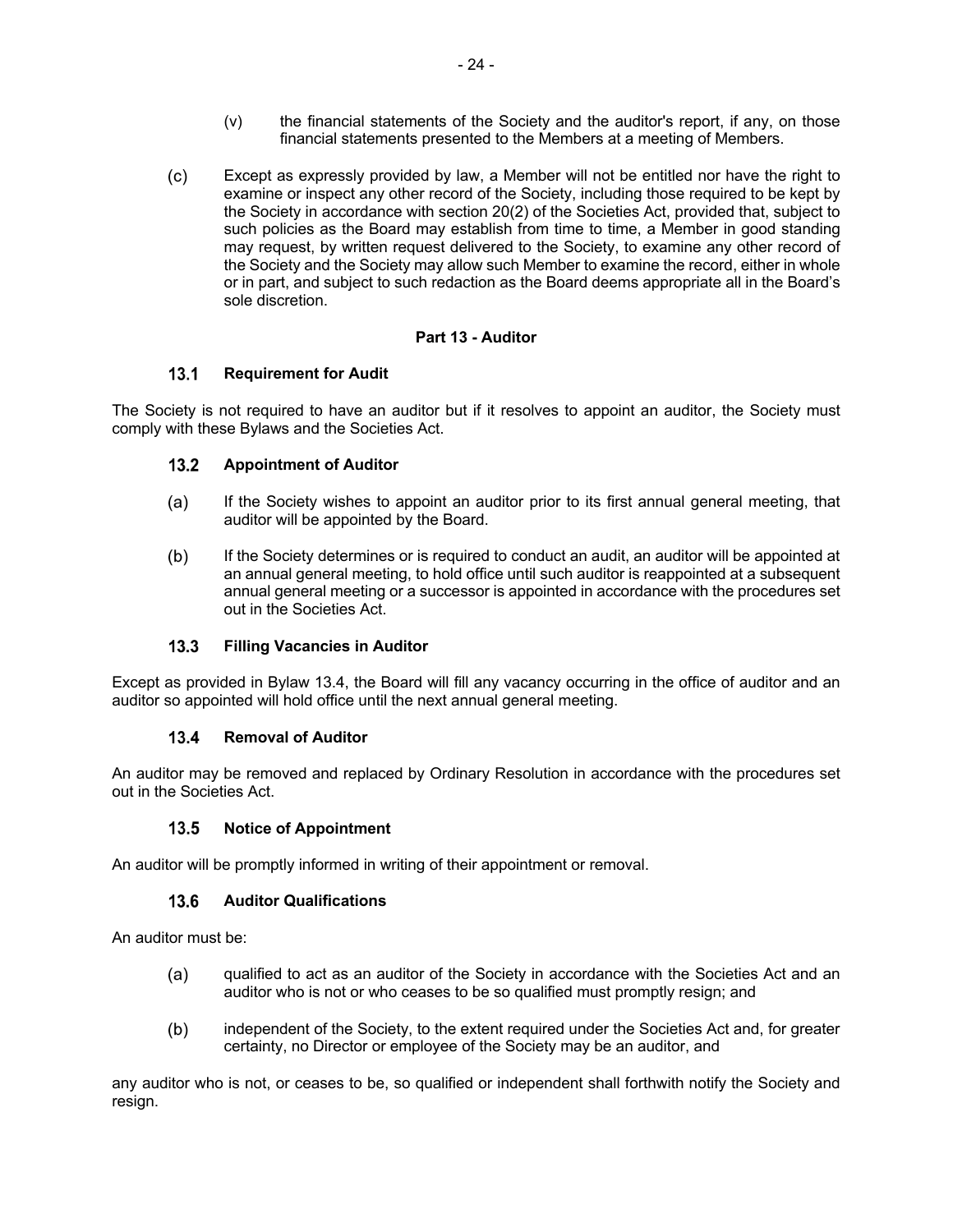## $13.7$ **Participation in General Meetings**

The auditor, if any, is entitled in respect of any general meeting to:

- receive every notice relating to such meeting to which a Member is entitled;  $(a)$
- $(b)$ attend the meeting; and
- to be heard at the meeting on any part of the business of the meeting that deals with the  $(c)$ auditor's duties or function.

An auditor who is present at a general meeting at which the financial statements are considered must answer questions concerning those financial statements, the auditor's report, if any, and any other matter relating to the auditor's duties or function.

## **Part 14 - Notice and Distribution of Records**

#### $14.1$ **Method of Sending or Delivering Notice and Other Records**

Except as otherwise provided in these Bylaws, a notice or other record may be sent or delivered to a Member or Director personally or by mail, courier, electronic mail, as applicable, to that Member or Director at such Person's Registered Address.

#### $14.2$ **Deemed Receipt**

Subject to the Societies Act, a notice sent by mail will be deemed to have been given on the second day following that on which the notice was posted. In proving that notice has been given, it is sufficient to prove the notice was properly addressed and put in a Canadian Government post office receptacle with adequate postage affixed, provided that if, between the time of posting and the deemed giving of the notice, a mail strike or other labour dispute which might reasonably be expected to delay the delivery of such notice by the mails occurs, then such notice will only be effective when actually received. Any notice delivered personally, by delivery or courier, or electronic mail will be deemed to have been given on the day it was so delivered or sent.

## $14.3$ **Days to be Counted in Determining Notice**

If a number of days' notice or a notice extending over any other period is required to be sent, the day the notice is sent or deemed to have been sent and the day on which the event for which notice is sent will not be counted in the number of days required.

## **Part 15 - Indemnification of Directors and Senior Managers**

#### $15.1$ **Definitions in this Part.**

The following terms used in this Part 15 will, unless otherwise defined in the Societies Act, have the following meanings:

- $(a)$ "**eligible party**" means an individual who is or was a Director or Senior Manager or who holds or held an equivalent position in a subsidiary of the Society;
- $(b)$ "**eligible proceeding**" means a legal proceeding or investigative action, whether current, threatened, pending or completed, in which an eligible party or a representative of the eligible party, by reason of the eligible party being or having been a Director or Senior Manager or holding or having held an equivalent position in a subsidiary of the Society: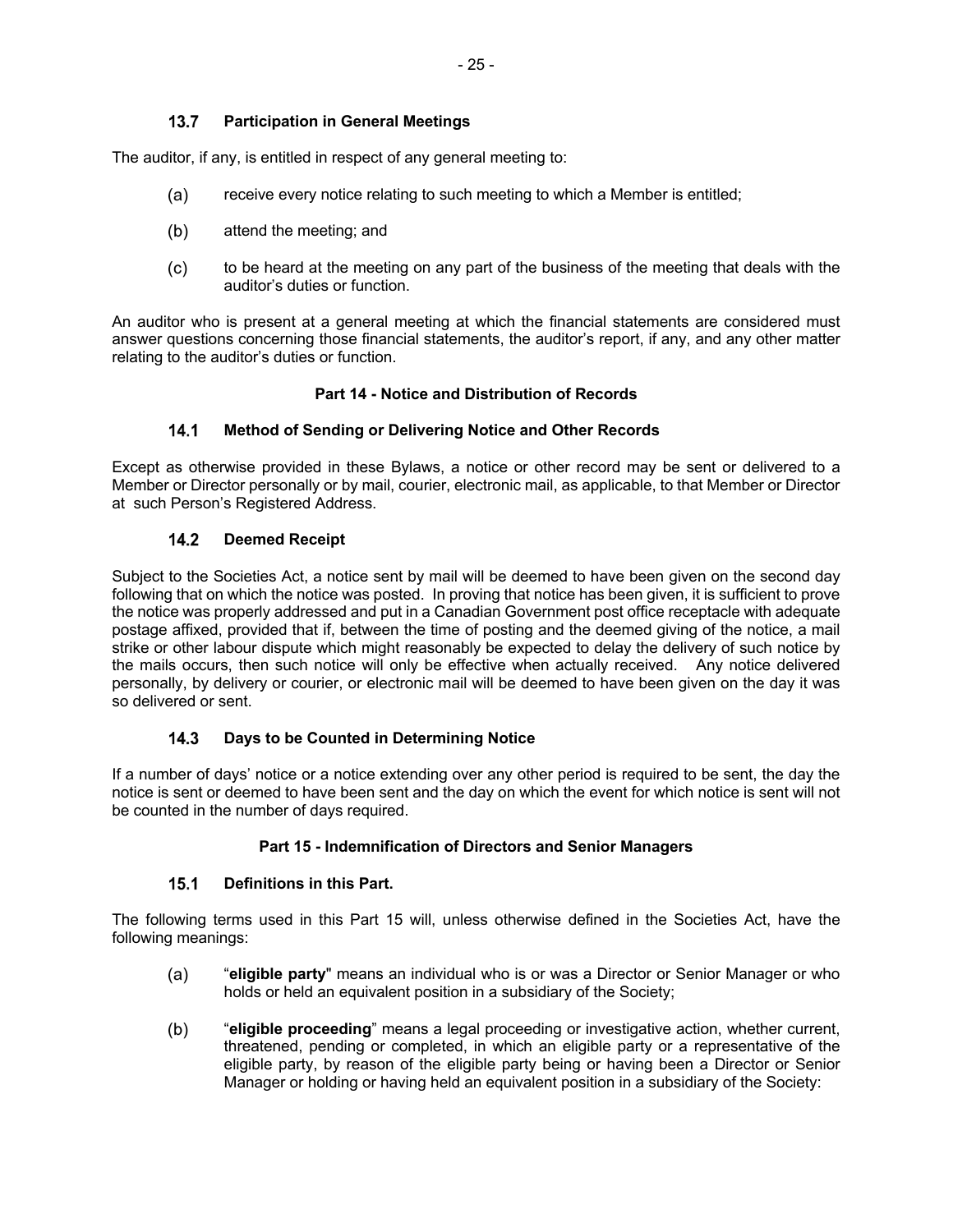- (i) is or may be joined as a party; or
- (ii) is or may be liable for or in respect of a penalty in, or expenses related to, the legal proceeding or investigative action;
- $(c)$ "**expenses**" includes costs, charges and expenses, including legal and other fees, but does not include penalties;
- $(d)$ "**penalty**" means a judgment, penalty or fine awarded or imposed in, or an amount paid in settlement of, an eligible proceeding; and
- (e) "**representative**" means an heir or personal or other legal representative of the eligible party.

#### $15.2$ **Indemnification of Directors and Senior Managers**

Subject to the provisions of the Societies Act, the Society will indemnify each eligible party and any representative thereof against all penalties to which such person is liable in respect of an eligible proceeding.

#### $15.3$ **Payment of Expenses**

To the extent permitted by the Societies Act, the Society will, after the final disposition of an eligible proceeding, pay the expenses actually and reasonably incurred by an eligible party or representative thereof in respect of the eligible proceeding.

#### $15.4$ **Advancement of Expenses**

To the extent permitted by the Societies Act, the Society may pay, as they are incurred in advance of a final disposition of an eligible proceeding, the expenses actually and reasonably incurred by an eligible party or representative thereof in respect of the eligible proceeding, provided that such payments will be made in the discretion of the Board, and only upon receipt from the intended recipient of a written undertaking, satisfactory in form and amount to the Board, to repay the amounts advanced if it is ultimately determined that the payment of expenses is prohibited under the Societies Act.

#### **Indemnification Prohibited**  $15.5$

Subject to the Societies Act, the Society will not indemnify nor pay the expenses of an eligible party or a representative of the eligible party in respect of an eligible proceeding, in either of the following circumstances:

- if, in relation to the subject matter of the eligible proceeding, the eligible party did not act  $(a)$ honestly and in good faith with a view to the best interests of the Society or the subsidiary of the Society, as the case may be; or
- $(b)$ in the case of an eligible proceeding other than a civil proceeding, if the eligible party did not have reasonable grounds for believing that the eligible party's conduct, in respect of which the eligible proceeding was brought, was lawful.

#### $15.6$ **Term of Indemnification**

Each Director and each Senior Manager, on being elected, appointed or designated, as the case may be, will be deemed to have contracted with the Society upon the terms of the foregoing indemnities.